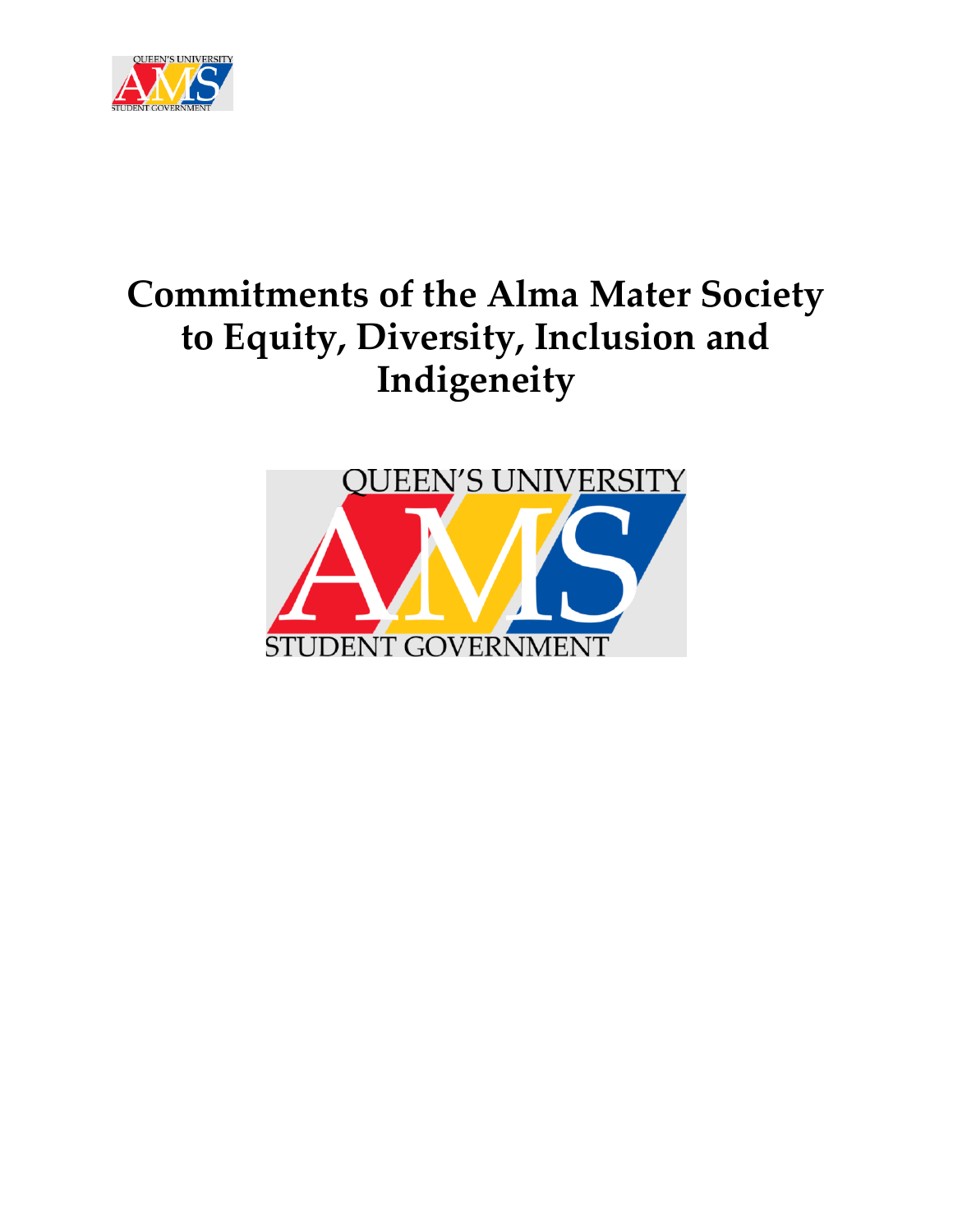

# <span id="page-1-0"></span>Land Acknowledgment

Ne Queen's University e'tho nońwe nikanónhsote tsi nońwe ne Haudenasaunee tánon Anishinaabek tehatihsnónhsahere ne óhontsa. Gimaakwe Gchi-gkinoomaagegamig atemagad Naadowe miinwaa Anishinaabe aking.

The Alma Mater Society (AMS) acknowledges that Queen's is situated on traditional Anishinaabe and Haudenosaunee territory. We are grateful to be able to live, learn and play on these lands. We are thankful to live as an uninvited guest upon these traditional territories of the Haudenosaunee Confederacy and the Anishinabek Nation.

To acknowledge this traditional territory is to recognize its longer history, one predating the establishment of the earliest European colonies. It is also to acknowledge this territory's significance for the Indigenous Peoples who lived, and continue to live, upon it and whose practices and spiritualities were tied to the land and continue to develop in relationship to the territory and its other inhabitants today. The AMS is extremely privileged to be able to engage with sustainable initiatives and learning while we are on this territory. We will continue to amplify and center work around the Indigenous voices and knowledge.

For more information, please reference the Queen's University Office of Indigenous Initiatives:

<https://www.queensu.ca/indigenous/land-acknowledgement>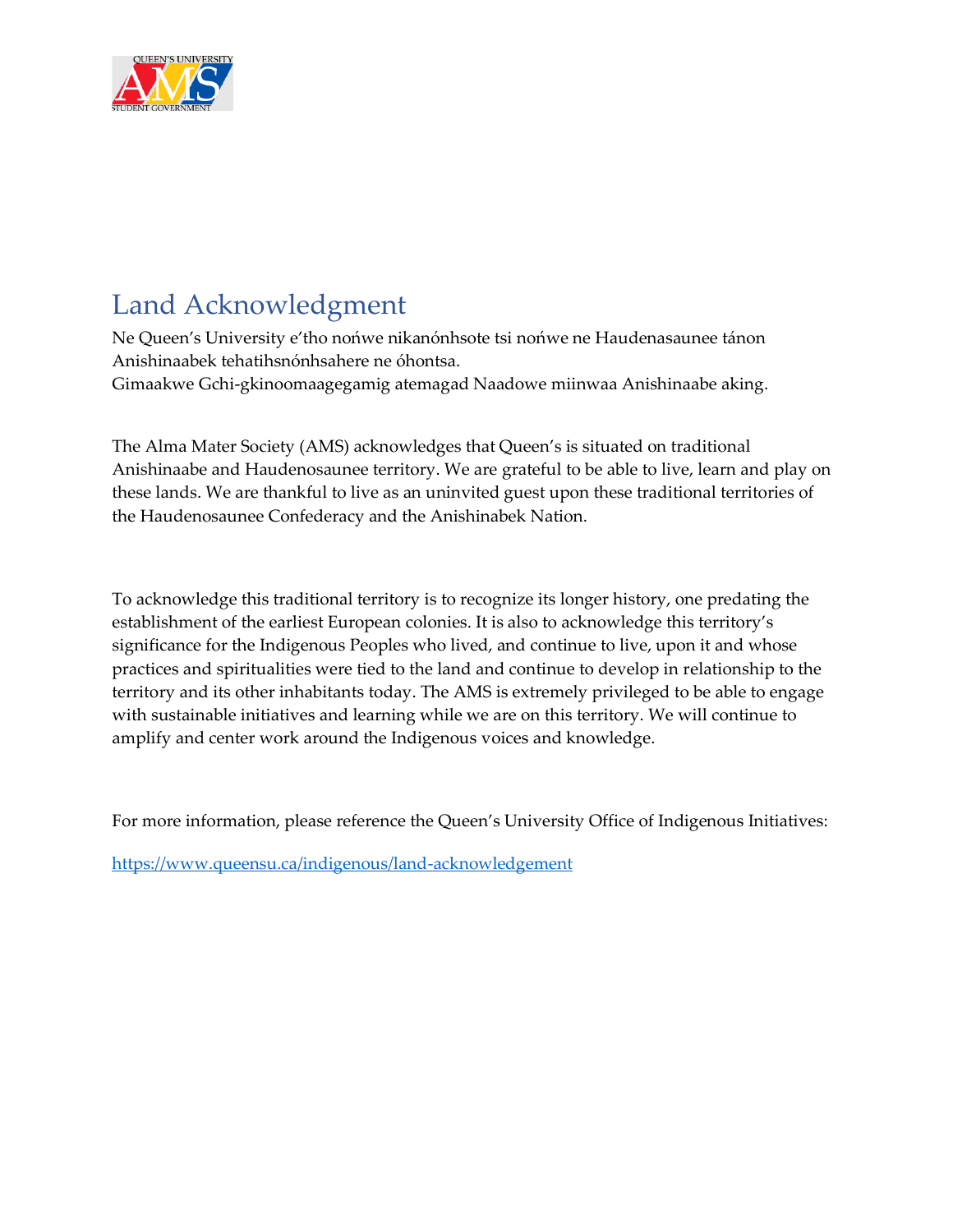

### **Table of Contents**

| Prioritizing QTBIPOC Issues during Provincial Advocacy - Ontario Undergraduate Student Alliance (OUSA)9 |  |
|---------------------------------------------------------------------------------------------------------|--|
|                                                                                                         |  |
|                                                                                                         |  |
|                                                                                                         |  |
|                                                                                                         |  |
|                                                                                                         |  |
|                                                                                                         |  |
| Amend the AMS Relationship with Students by Distancing Ourselves from the University*  10               |  |
|                                                                                                         |  |
|                                                                                                         |  |
|                                                                                                         |  |
|                                                                                                         |  |
|                                                                                                         |  |
|                                                                                                         |  |
|                                                                                                         |  |
| Increased Representation of Indigenous, International, Black, and Racialized Students in the AMS*  13   |  |
|                                                                                                         |  |
|                                                                                                         |  |
|                                                                                                         |  |
|                                                                                                         |  |
|                                                                                                         |  |
|                                                                                                         |  |
|                                                                                                         |  |
|                                                                                                         |  |
|                                                                                                         |  |
|                                                                                                         |  |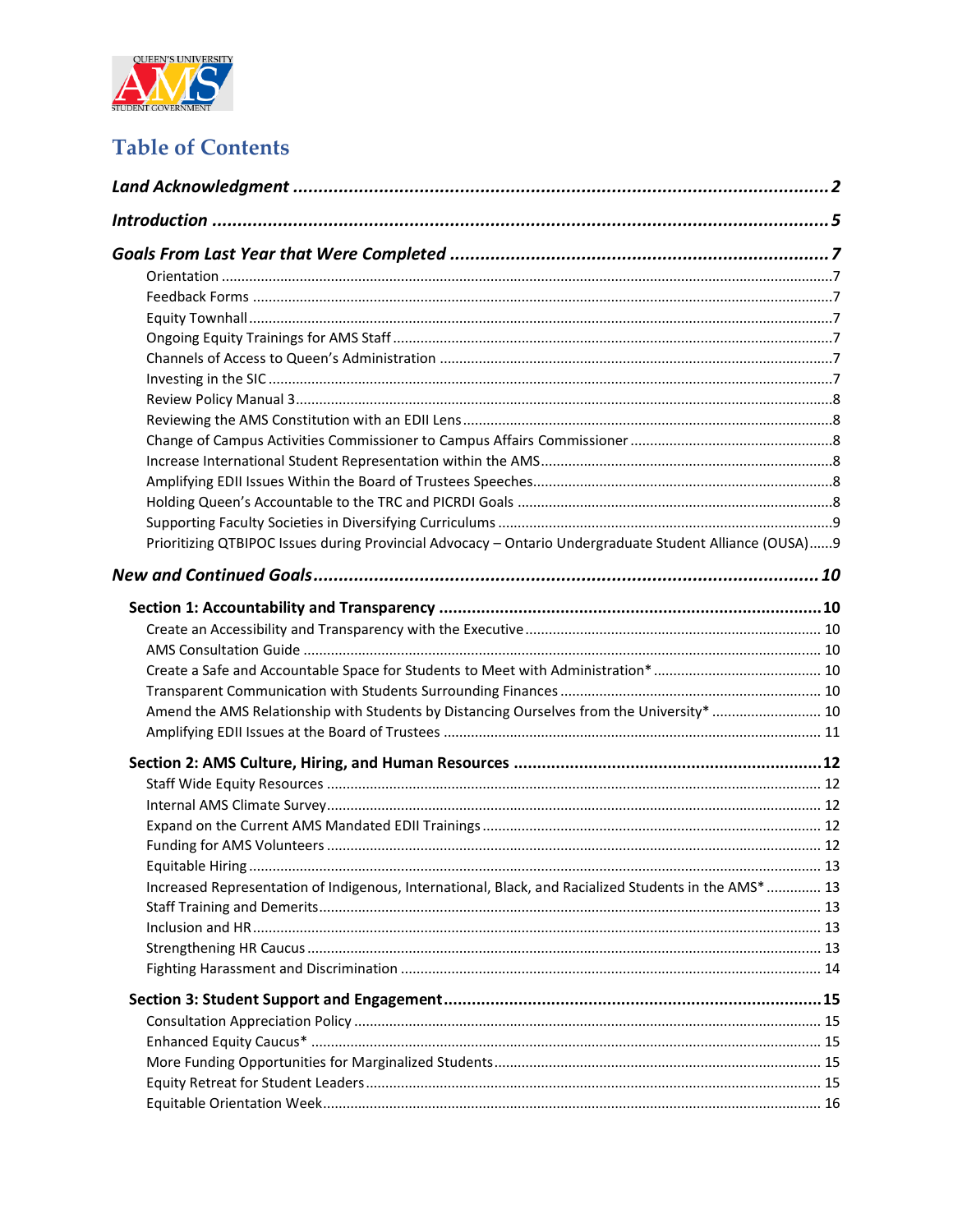

| Reviewing the Campus Affairs Commissioner Mandate to Allow Them to Engage with EDII*  21                    |  |
|-------------------------------------------------------------------------------------------------------------|--|
|                                                                                                             |  |
|                                                                                                             |  |
|                                                                                                             |  |
|                                                                                                             |  |
|                                                                                                             |  |
|                                                                                                             |  |
|                                                                                                             |  |
| AMS Mandated Equity, Diversity, Inclusion, and Indigeneity Training for Ratified Clubs*  22                 |  |
|                                                                                                             |  |
|                                                                                                             |  |
|                                                                                                             |  |
|                                                                                                             |  |
| Prioritizing QTBIPOC Issues during Provincial Advocacy - Ontario Undergraduate Student Alliance (OUSA)*. 24 |  |
|                                                                                                             |  |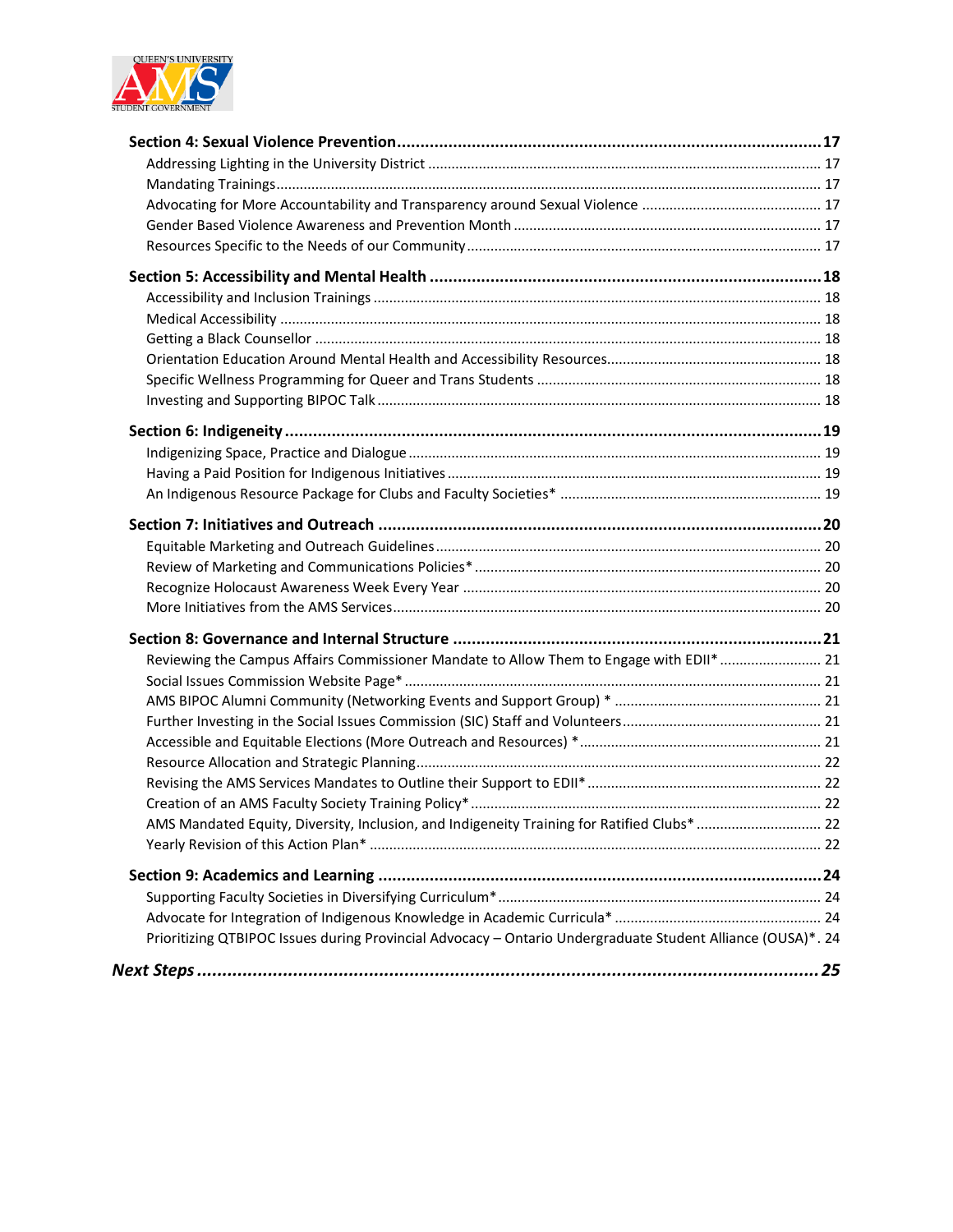

# <span id="page-4-0"></span>Introduction

It is imperative and essential that the Alma Mater Society (AMS) always apply a lens that considers intersectionality and the distinct interests and concerns of the QTBIPOC students we serve. As the student government representing over 20,000 undergraduate students at Queen's, we have a position of leadership that we must use to foster a positive social impact. In every conversation, initiative, and service we run, we work to represent the diversity of undergraduate students at Queen's. This requires consideration, reflection, and constant learning so we can best utilize our roles and platforms to advance equity.

Last year, many institutions critically reflected on their roles in addressing institutional injustice. We thank everyone who has held us accountable, and everyone who continues to do so. This year has taught us the value of feedback, and the importance of centering the voices of student activists in the work that we do. We recognize that it is not anyone's job to hold us accountable or call us in, and we thank students for tirelessly pushing us to do better and demanding more of their student government.

We cannot allow for the continuation of broken promises and empty statements. We also cannot allow the events of 2021 to end the resurgence of activism and social change. With the annual release of these goals and commitments, we hope the values of equity, diversity, inclusion and Indigeneity will always be a priority within student governance. This requires not only taking part in initiatives and campaigns that advance equity, but centering the values of equity, inclusion and accessibility in everything we do as a society.

We wanted to be very intentional about these goals. As such, we spoke with every member of senior management about equity in their units and their experiences within the AMS. We received feedback, stories, and suggestions that were invaluable in creating these goals. We spoke at AMS assembly and shared a feedback form on our website to receive input from the broader community. It was incredibly important that our equity priorities were informed by the voices of students, and we thank everyone who engaged with us during this process. This report is a compilation of the suggestions, input, and feedback given to us by our members.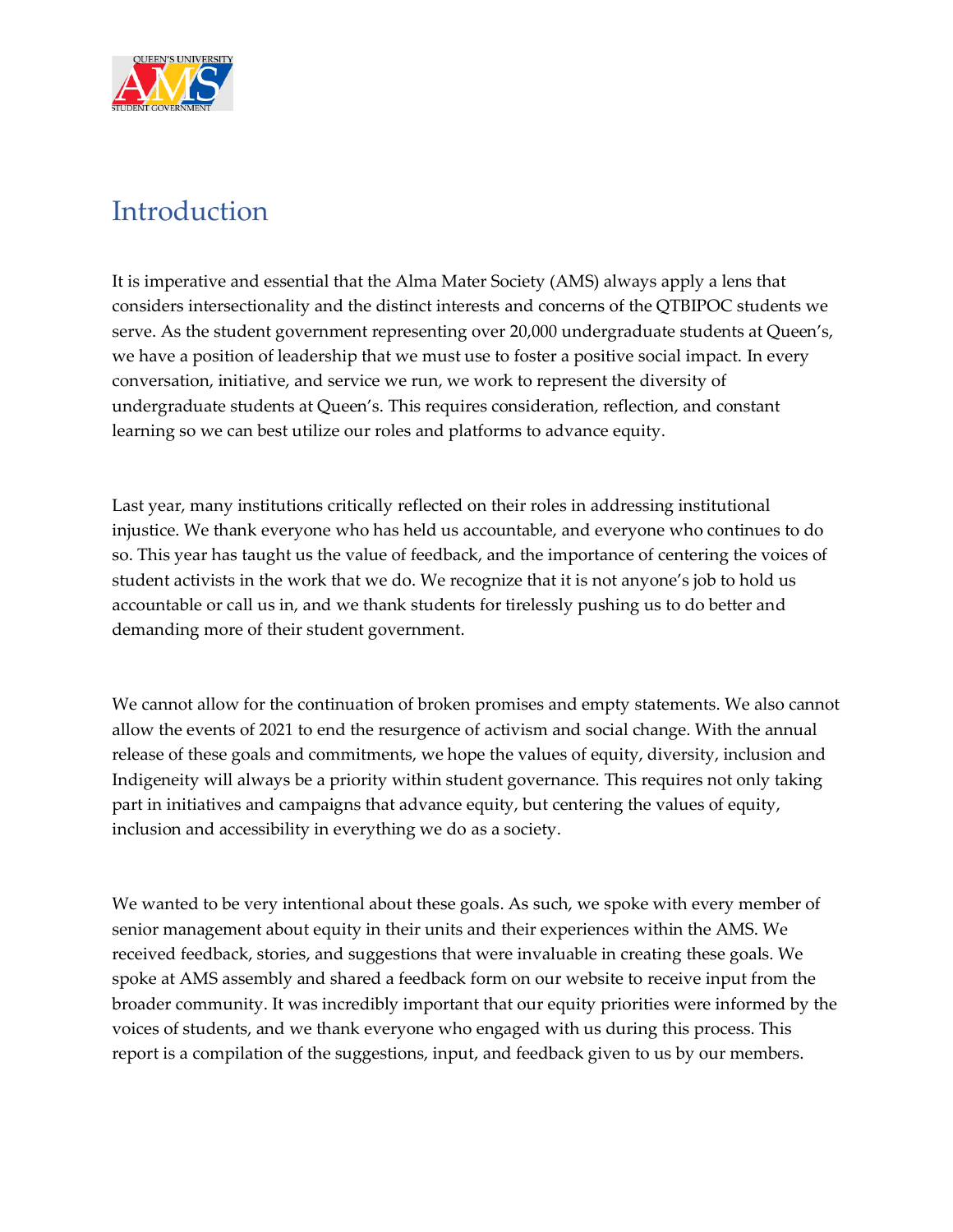

The first part of this report outlines the goals that were completed last year and within the first half of our term. The second part outlines last year's uncompleted goals, the goals currently in progress, and new equity commitments that are important for the AMS.

For more information regarding the Alma Mater Society's resources, clubs, services and governance you can go to [myams.org.](https://myams.org/) If you would like to speak to a member of the AMS about these goals, you can reach out to the Executive a[t communications@ams.queensu.ca](mailto:communications@ams.queensu.ca) or the Social Issues Commissioner at [sic@ams.queensu.ca.](mailto:sic@ams.queensu.ca)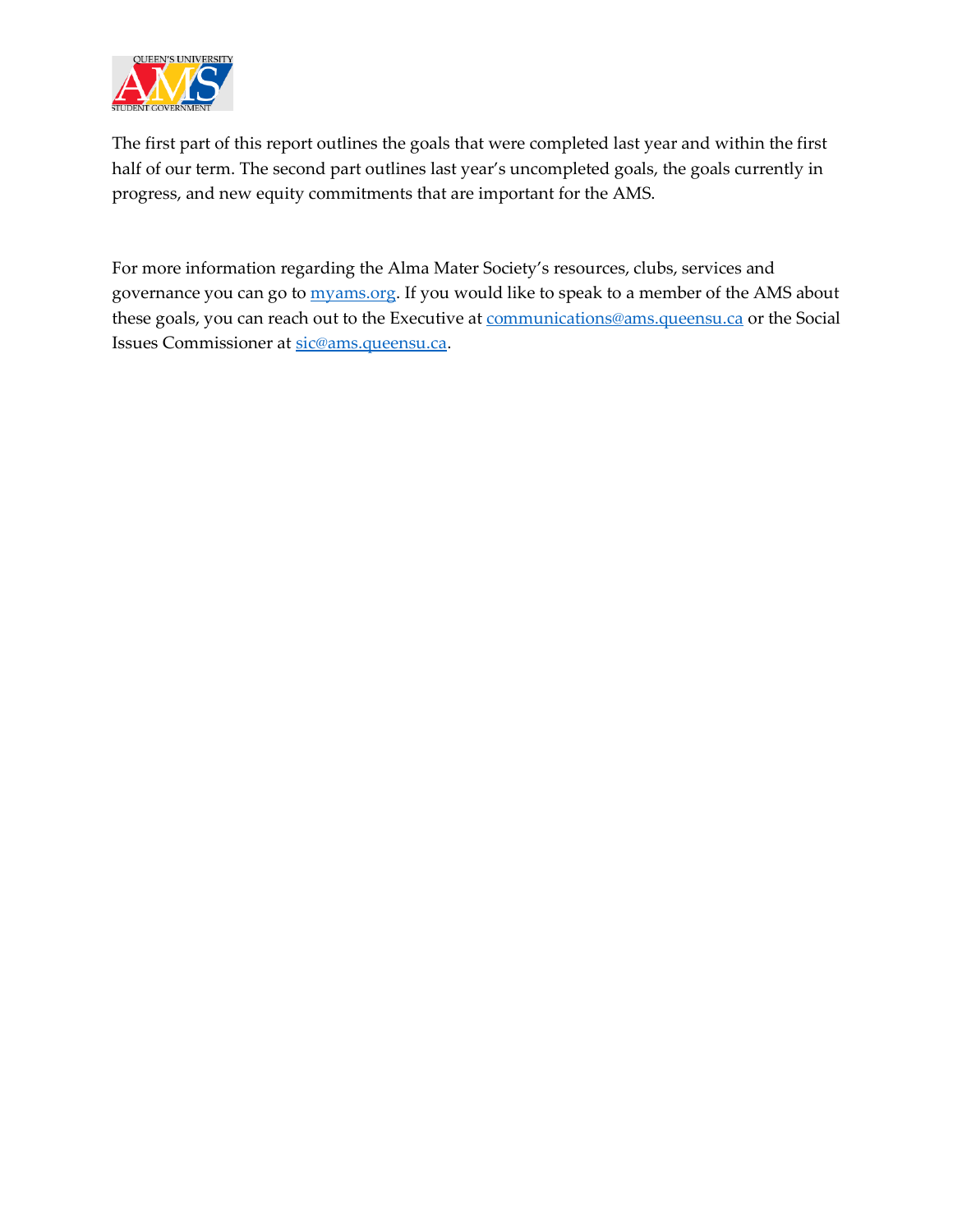

# <span id="page-6-0"></span>Goals From Last Year that Were Completed

#### <span id="page-6-1"></span>**Orientation**

- Equity Open House
	- o Over the last two years the AMS and Student Experience Office have run the Equity Open House that was rebranded this year as the *Finding Community Fair.*
- Creation of a Social Issues Commission orientation event, our first year meet and greet, focusing on community-building for QTBIPOC students.
- Proposal to create a new ORT Director portfolio focusing explicitly on Equity and Inclusion.
- Expansion of equitable hiring training for Executive and Leader hiring panels through the Human Rights and Equity Office (HREO).

#### <span id="page-6-2"></span>Feedback Forms

- There is a feedback form on the AMS website, so all members of the Queen's community have an anonymous channel for communication.
- There is also an anonymous HR reporting form on the AMS website that allows all staff and volunteers to anonymously address issues.

#### <span id="page-6-3"></span>Equity Townhall

- Over the last two years there have been two equity townhalls where students have had the platform to ask questions about equity at Queen's.
- These townhalls have advanced transparency and serve as opportunities for the community to demand accountability from their elected student representatives.

#### <span id="page-6-4"></span>Ongoing Equity Trainings for AMS Staff

Members of senior management participate in monthly training to learn about issues related to equity, diversity, inclusion, and/or Indigeneity

#### <span id="page-6-5"></span>Channels of Access to Queen's Administration

- The Social Issues Commissioner and ASUS Equity Commission have held two equity townhalls with members of Queen's Administration. Students were provided with a transparent channel of communication with leaders in our community, including the Principal, the Provost, and the respective Faculty Deans.

#### <span id="page-6-6"></span>Investing in the SIC

This year, the Social Issues Commissioner has 40 hours a week instead of 35 hours a week to work. This means they receive better compensation and are able to achieve more under less stress in their role.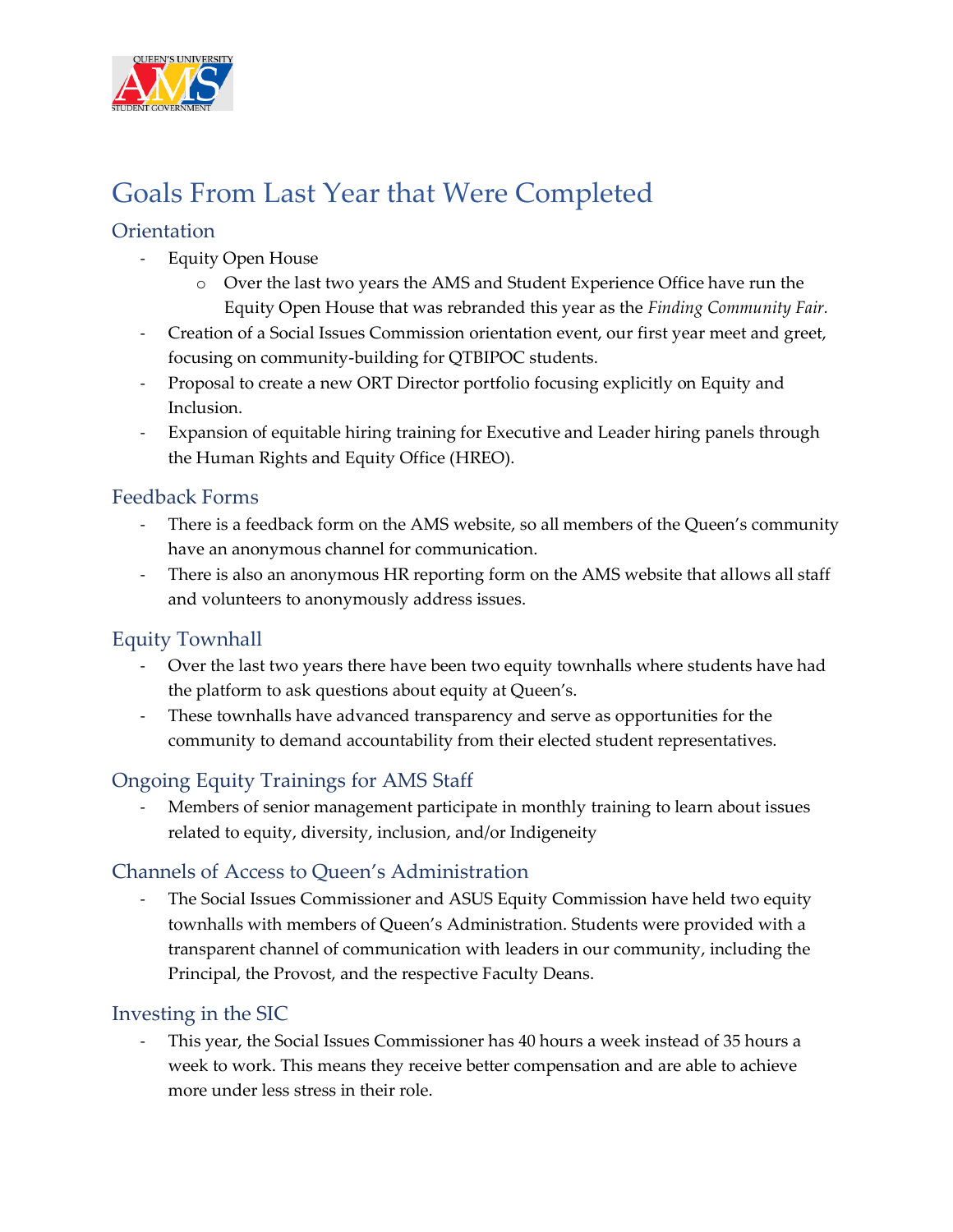

- There was the creation of two new positions in the Social Issues Commission:
	- o The Education and Outreach Manager
	- o The Equity Affairs Manager

#### <span id="page-7-0"></span>Review Policy Manual 3

- Policy Manual 3 describes AMS Stances and Priorities regarding student affairs and social issues.
- This policy was outdated and was reviewed last year to ensure that concerns voiced by QTBIPOC students are addressed.

#### <span id="page-7-1"></span>Reviewing the AMS Constitution with an EDII Lens

- We are currently working to add EDII to the AMS constitution. We are also creating a separate policy document that will outline the commitments to these values.
- This will ensure equity is a priority throughout all parts of the society.

#### <span id="page-7-2"></span>Change of Campus Activities Commissioner to Campus Affairs Commissioner

- A broad scope review of this commission led to the "Campus Activities Commission" being renamed the "Campus Affairs Commission".
- This change is a move to further expand the mandate of this commission and allow for further engagement with student-facing issues, support, policy revision, and advocacy.

#### <span id="page-7-3"></span>Increase International Student Representation within the AMS

Hiring a Deputy under the Campus Affairs Commission that focuses on International Students' needs at Queen's, while ensuring that the Deputy is an International Student themselves.

#### <span id="page-7-4"></span>Amplifying EDII Issues Within the Board of Trustees Speeches

- The AMS President makes 4 speeches to the board each year, in which they highlight the most relevant and pressing student issues on campus.
- The AMS president has used this platform to voice support for compensating students for emotional labour, mental health funding, hybrid learning, academic accommodations, hiring a Black counselor at Student Wellness Services, and securing permanent prayer space for Muslim students.

#### <span id="page-7-5"></span>Holding Queen's Accountable to the TRC and PICRDI Goals

- Utilizing the ability to meet with Sr. University Administration to ensure they are revisiting, reflecting on, and upholding these reports:
	- o [TRC Webpage.](https://nctr.ca/about/history-of-the-trc/trc-website/)
	- o [TRC Task Force and Final Report.](https://nctr.ca/records/reports/)
	- o Appendices to the TRC Task Force Final Report and Recommendations:
	- o [PICRDI Webpage.](https://www.queensu.ca/inclusive/initiatives/picrdi)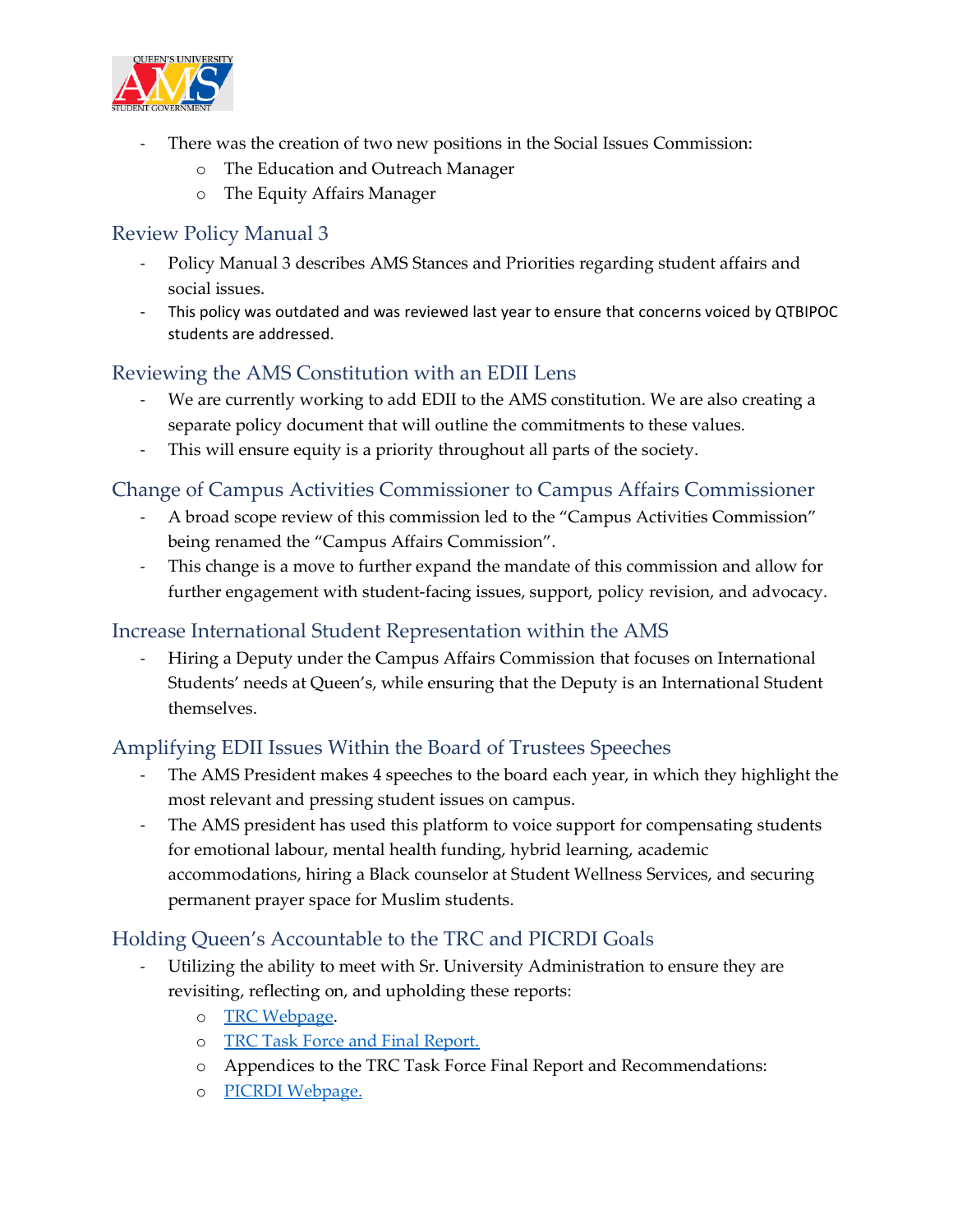

#### <span id="page-8-0"></span>Supporting Faculty Societies in Diversifying Curriculums

- The AMS has common equity goals, including a shared commitment to diversifying curriculums.
- Within the External Affairs Commission, the role of the Academic Affairs Manager was expanded to include academic advocacy and support the AMS's commitment to diversifying curriculums.

#### <span id="page-8-1"></span>Prioritizing QTBIPOC Issues during Provincial Advocacy – Ontario Undergraduate Student Alliance (OUSA)

- [Click here](https://www.ousa.ca/) to learn more about OUSA.
- Utilizing AMS relationship with OUSA to ensure QTBIPOC issues are being advocated for during Provincial Advocacy work.
- Ensuring an equity lens is being taken during drafting of all papers.
- Ensuring QTBIPOC folks are engaging with OUSA on said papers and attending as delegates.
- Consistent and increased funding for Indigenous learning centers, advocating for province-wide, community-based and culturally relevant mental health supports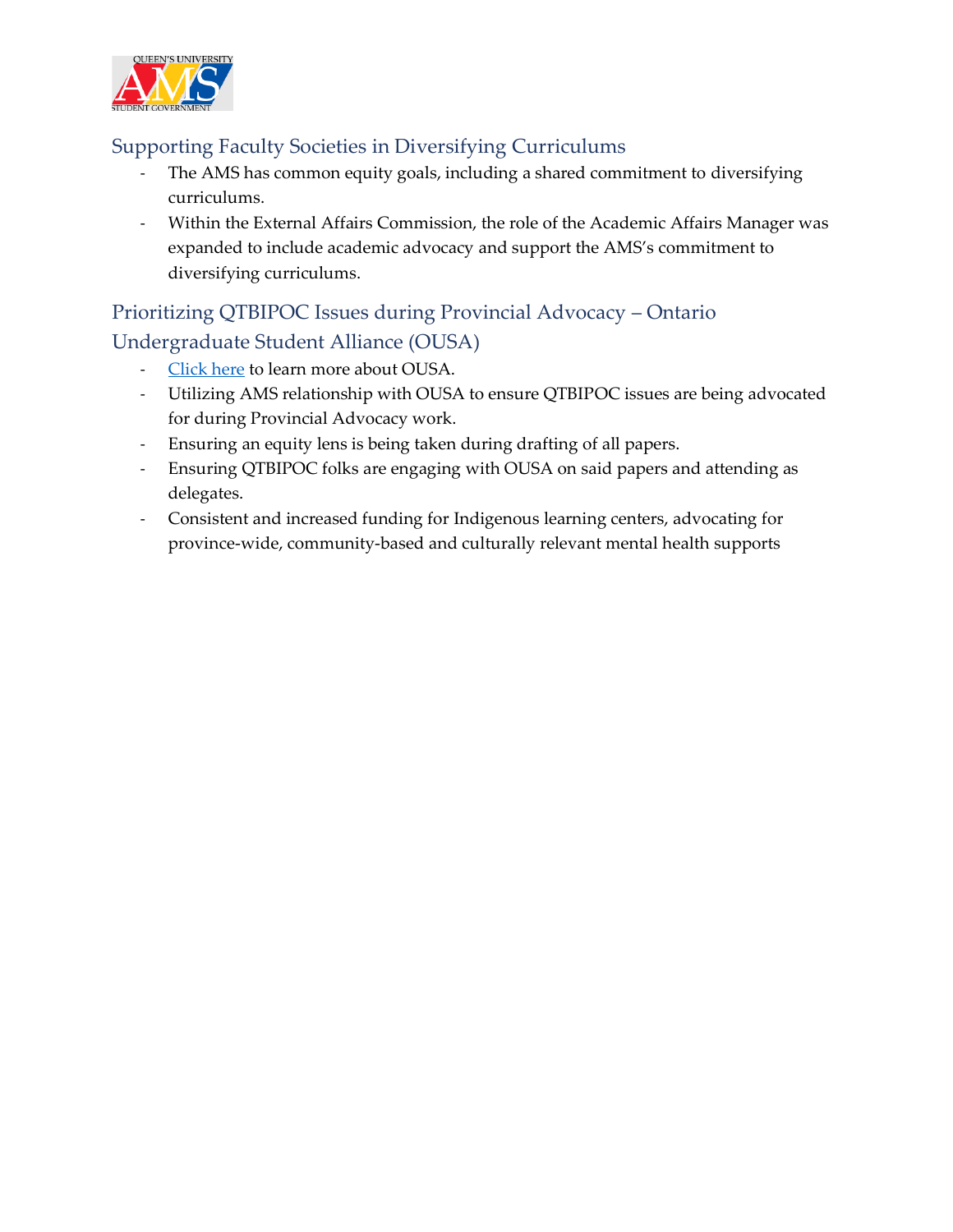

# <span id="page-9-0"></span>**New and Continued Goals**

*These are goals that were not completed from last year's report and that still need to be perused, as well as new commitments that we have drafted with input from consultations and our feedback survey.*

*\*Goals marked with an asterisk indicates goals from last year's report that are either in progress, have been expanded upon, or have not yet been completed.* 

### <span id="page-9-1"></span>Section 1: Accountability and Transparency

#### <span id="page-9-2"></span>Create an Accessibility and Transparency with the Executive

- Host regular executive office hours to facilitate a space for students to bring forward issues and concerns.
- This platform for feedback will be a consistent channel of access for the student body to speak with the executive outside of AMS townhalls.

#### <span id="page-9-3"></span>AMS Consultation Guide

- The AMS created a consultation guide that mapped out best practices for engaging students in research and outlined the importance of documenting and recording consultations to strengthen our institutional memory of important student narratives and experiences.
- As more clubs and external groups are doing equity work and running consultations, we should revise and publish this consultation guide to enforce accountability and best practices in equity work across our community.

#### <span id="page-9-4"></span>Create a Safe and Accountable Space for Students to Meet with Administration\*

Expanding the equity town hall, creating an annual general town hall to further advance a culture of transparency and accountability at Queen's. Having both the annual equity town hall and an annual general town hall will ensure there is an institutional framework providing students with more opportunities for feedback.

#### <span id="page-9-5"></span>Transparent Communication with Students Surrounding Finances

- Increase promotion and awareness around how we are spending our money. This includes more promotion around the annual general report and of the existing governance documents of the AMS website.
- Publish statistics on the AMS's yearly spending on grants and bursaries.

#### <span id="page-9-6"></span>Amend the AMS Relationship with Students by Distancing Ourselves from the University\*

- Ensuring that we are centering the student voice in all discussions, projects and meetings, both internally and externally, with the goal of distancing the AMS from the University.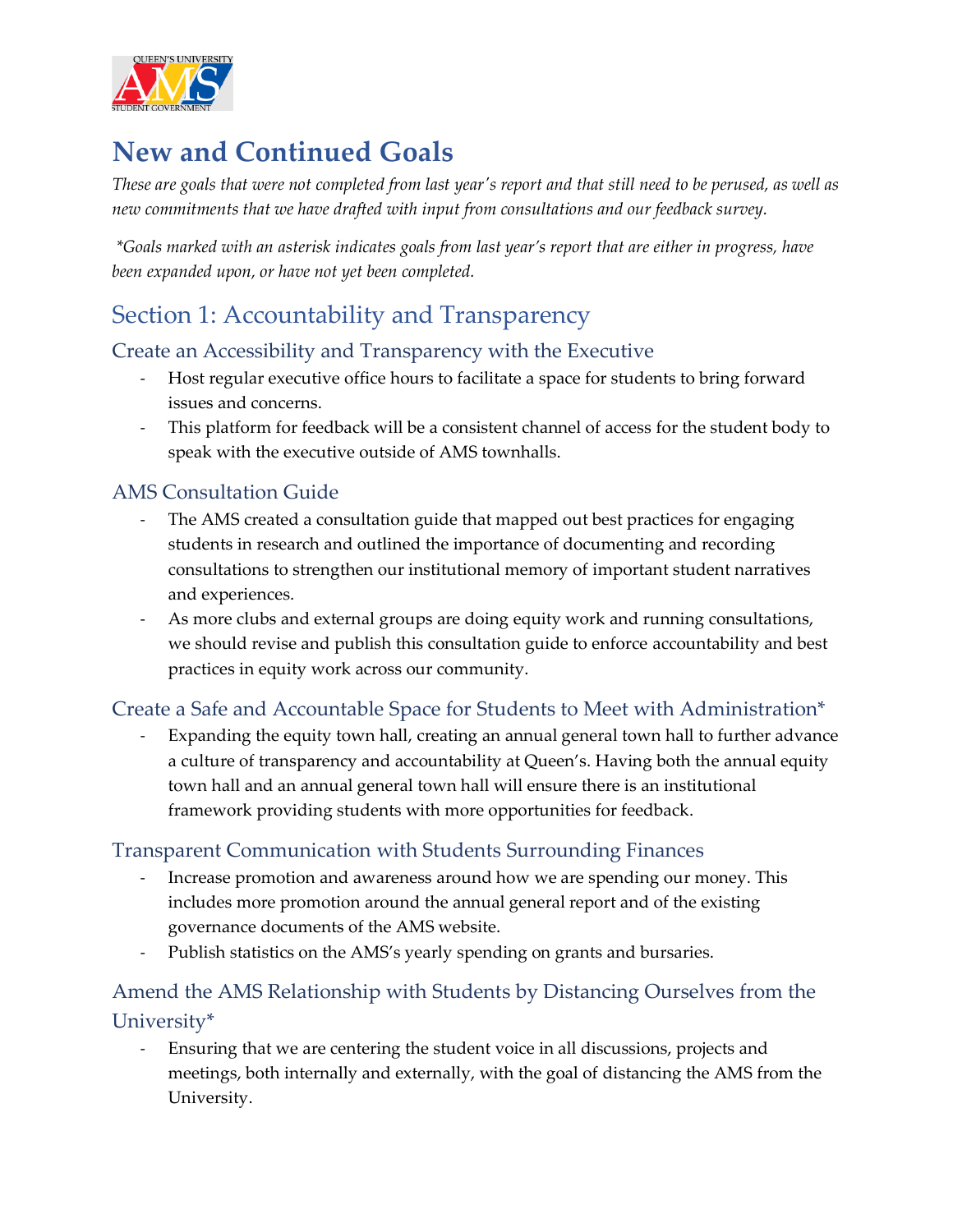

- This distance will help in rebuilding the relationship with students to make it clear that the AMS works for students and not for the University. It is imperative that any compromise on a decision made with the University is not made at the cost of the student experience.
- The focus shall always be on the students, and not on the relationship with the University.

#### <span id="page-10-0"></span>Amplifying EDII Issues at the Board of Trustees

- Securing a presentation with the Board of Trustees about issues affecting QTBIPOC students.
- Work with the undergraduate trustee to establish a working relationship to ensure that QTBIPOC student's concerns are allocated more time at Board of Trustees meetings. The Board of Trustees is one of the three governing bodies of the University, along with the Senate and the University Council, all of which are administered by the University Council[. Click here to learn more.](https://www.queensu.ca/secretariat/board-trustees)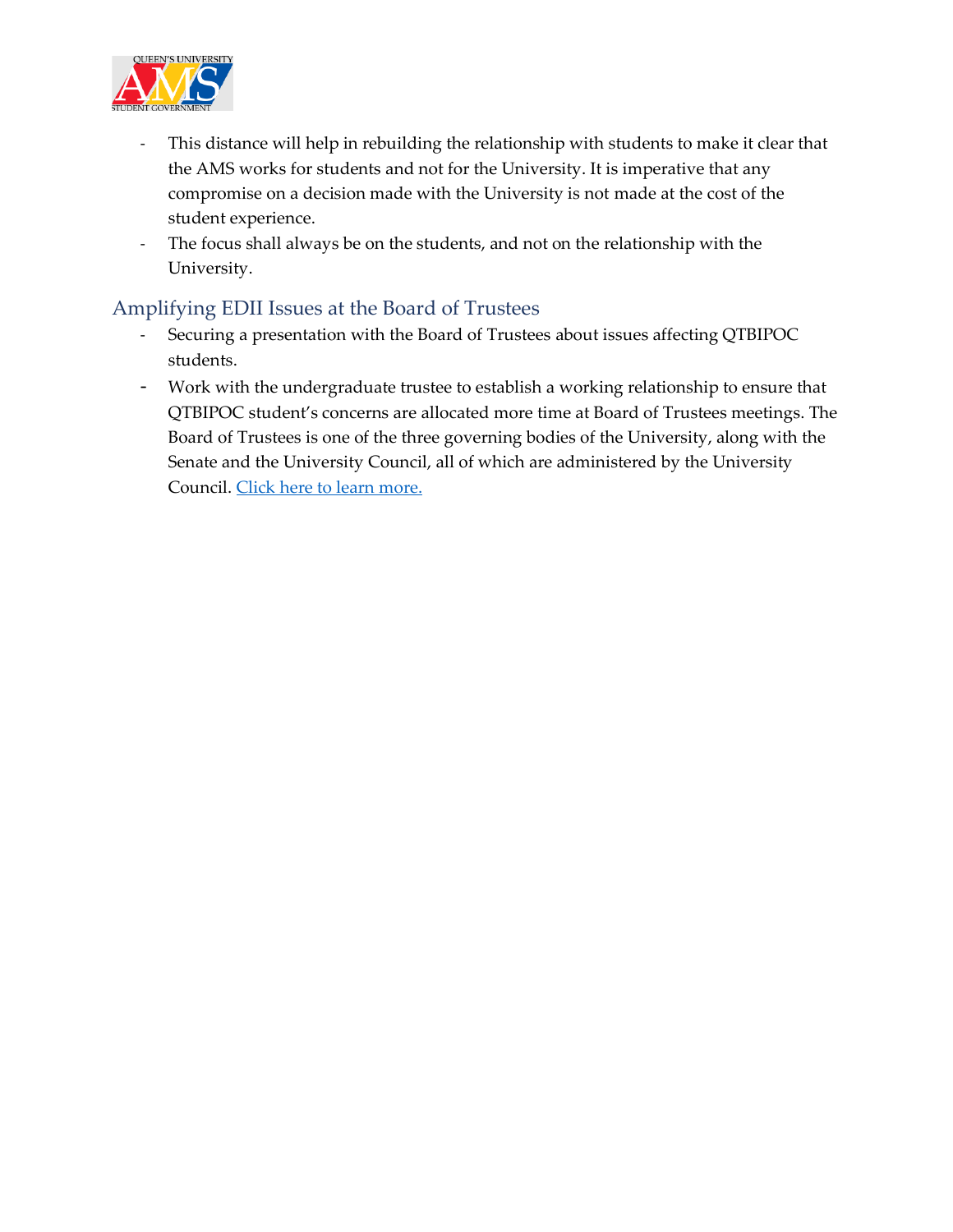

# <span id="page-11-0"></span>Section 2: AMS Culture, Hiring, and Human Resources

#### <span id="page-11-1"></span>Staff Wide Equity Resources

- Drop in Staff Wide Monthly EDII Discussions
	- o AMS-wide discussions on equity, diversity, inclusion, and Indigeneity to ensure safe and accountable spaces within the organization for conversations, collaboration, and accountability.
	- o This will also provide volunteers, staff, and senior management the opportunity to learn from each other and collaboratively address equity issues in the AMS.
- Create a newsletter for the SIC (Social Issues Commission)
	- o Communicating the work the SIC is doing, both internally and externally, will allow for more SIC collaboration and engagement from other members of the AMS.

#### <span id="page-11-2"></span>Internal AMS Climate Survey

- The AMS plays a key role as a provider of student jobs on campus. This means we have a responsibility to foster a safe, inclusive, and accessible internal culture.
- Working with the HR Officer and Social Issues Commissioner to create a yearly survey and report analyzing issues in the AMS will help identify and highlight where we must improve.

#### <span id="page-11-3"></span>Expand on the Current AMS Mandated EDII Trainings

- Highlighting the importance of constant learning in leadership, we need to expand on the current mandated trainings. On top of currently mandated trainings, yearly trainings should include:
	- o Land acknowledgment training
	- o Sign language training that is relevant to our roles and interactions with students.

#### <span id="page-11-4"></span>Funding for AMS Volunteers

- Hundreds of students volunteer for the AMS every year to help us run services and programs that greatly contribute to student life. Being cognizant of this, we should offer financial support at the end of the year to show appreciation for volunteering significant time and help relieve them of the financial burden that student fees can be.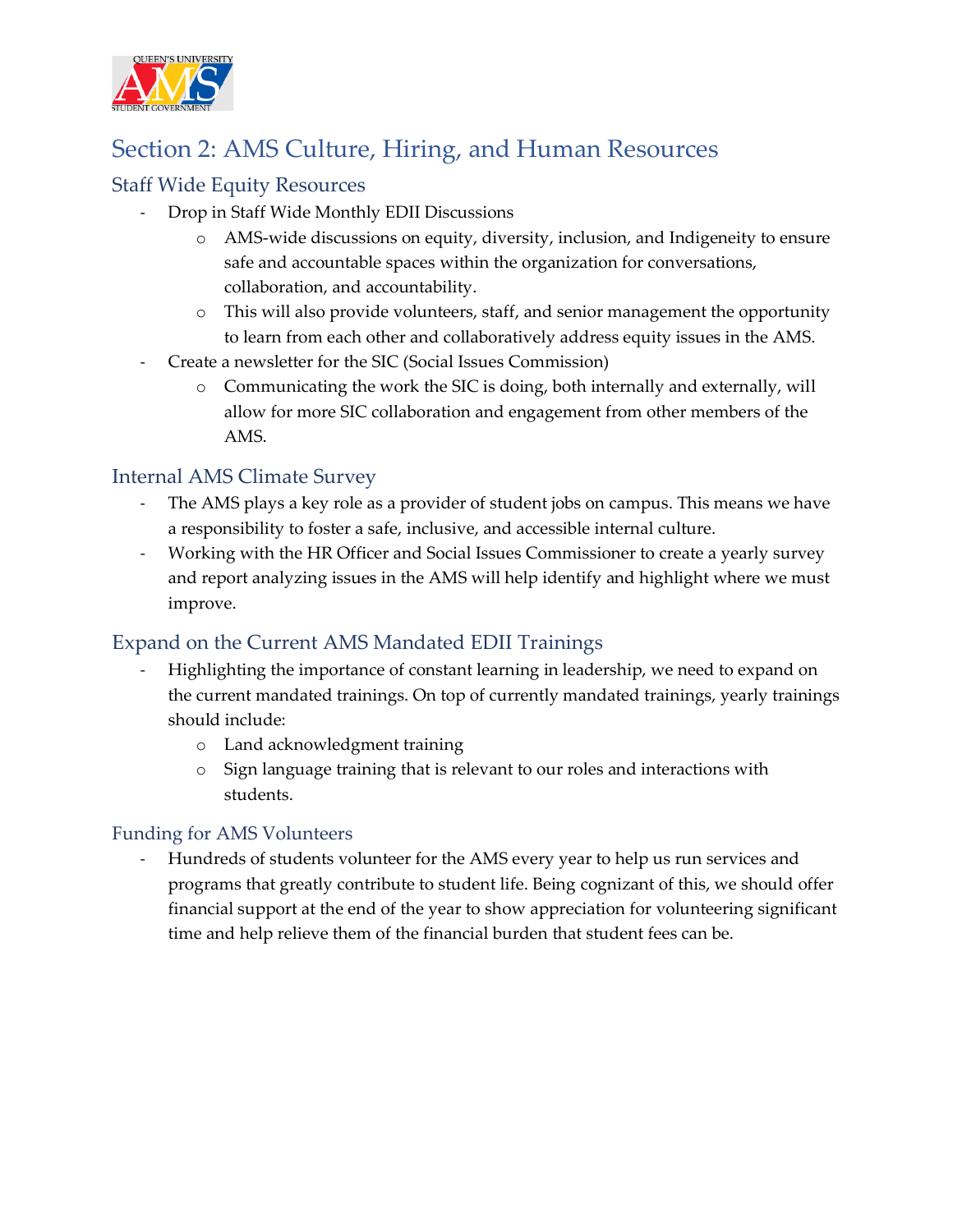

#### <span id="page-12-0"></span>Equitable Hiring

- Have hiring managers black out names/do not ask for resumes and just make it a form so that hiring is actually anonymous.
- Do not include the year on hiring to avoid bias
- Ask people upon hiring if they would be interested in being considered for another job or volunteer position so that qualified candidates who did not get competitive positions can be referred to unapplied for positions.

<span id="page-12-1"></span>Increased Representation of Indigenous, International, Black, and Racialized Students in the AMS\*

- Funneling more time, resources, and energy into marketing and recruitment for QTBIPOC students at Queen's, as well as utilizing the Talent Acquisition Manager function within the HRO (Human Resources Office) to improve outreach to QTBIPOC students.
- Prioritizing outreach to equity seeking groups during hiring, including paid promotion.

#### <span id="page-12-2"></span>Staff Training and Demerits

- Revise the demerit policy as it has historically fostered a negative culture of inaccessibility.
- Ensure a reasonable degree of flexibility around mandatory/required training periods, especially during transitional times of the school year where students are travelling, so that AMS jobs are accessible to people who are travelling far to Queen's or have other large responsibilities or commitments.
	- o Working within HR Caucus to ensure all managers are cognizant of the locations and moving schedules of their staff when organizing training sessions.

#### <span id="page-12-3"></span>Inclusion and HR

Ensure equal access to days off for those celebrating non-statutory (non-Christian) holidays. This means following legal requirements outlined in the Ontario Human Rights Code of accommodating time off and providing alternative options for working the hours.

#### <span id="page-12-4"></span>Strengthening HR Caucus

- The AMS employs hundreds of student employees and provides incredible opportunities for student workplace management and skill-building. This means that we must provide adequate HR resources to AMS managers to ensure positive and inclusive workplaces.
- HR caucus is a monthly meeting of AMS managers run by the HR office to allow for dialogue and support around HR and management.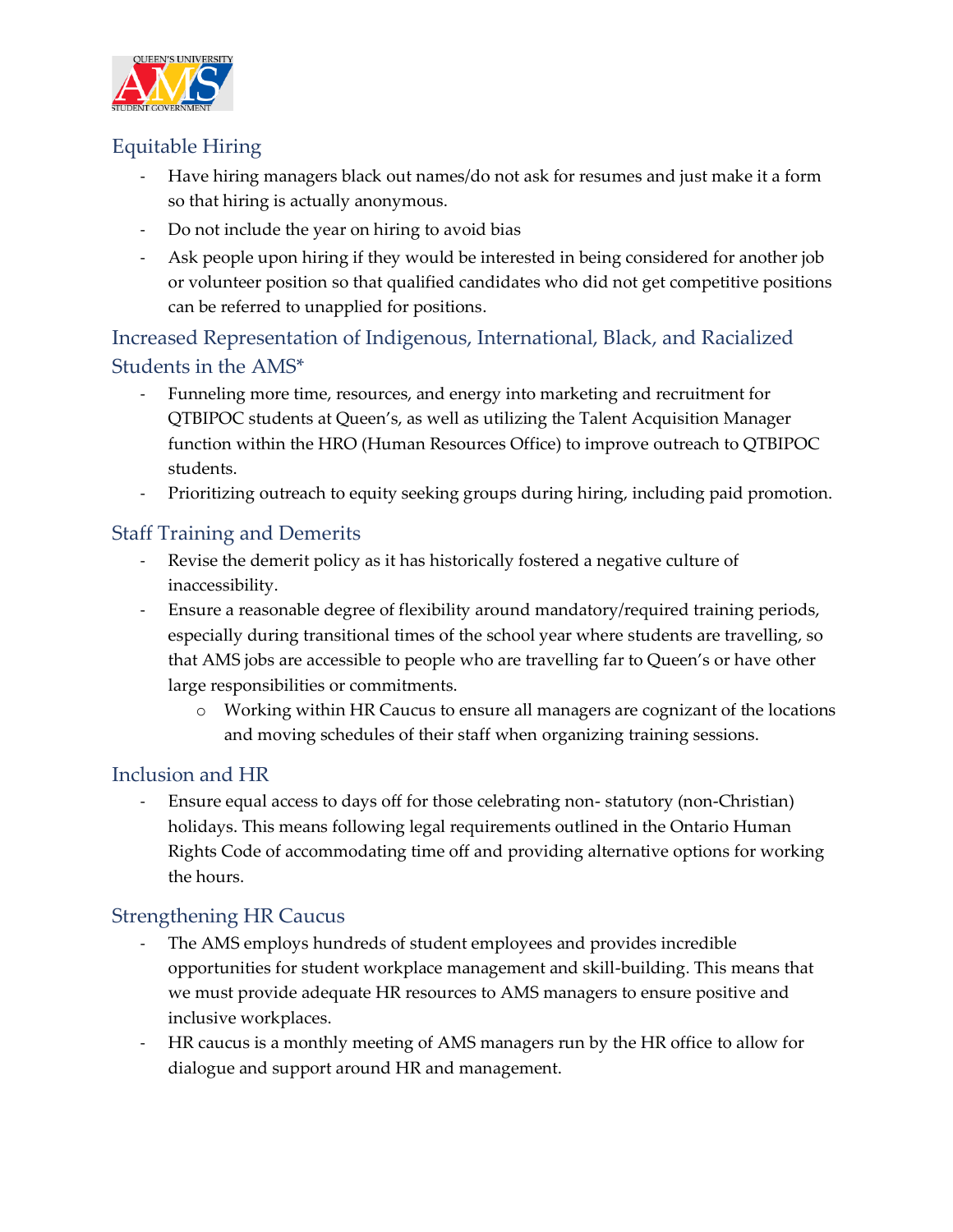

#### <span id="page-13-0"></span>Fighting Harassment and Discrimination

- Support the Clubs commissioner in implementing HR policies to help club leaders address issues and incidents in their student group
- Creation of a safe culture for employees to speak up and report racist, homophobic and discriminatory incidents.
	- o The continuation of the anonymous HR survey tool.
	- o The creation of a whistleblower policy, an anti-retribution policy and an opendoor policy in collaboration with the Human Resources Officer to ensure a culture of transparency in the AMS.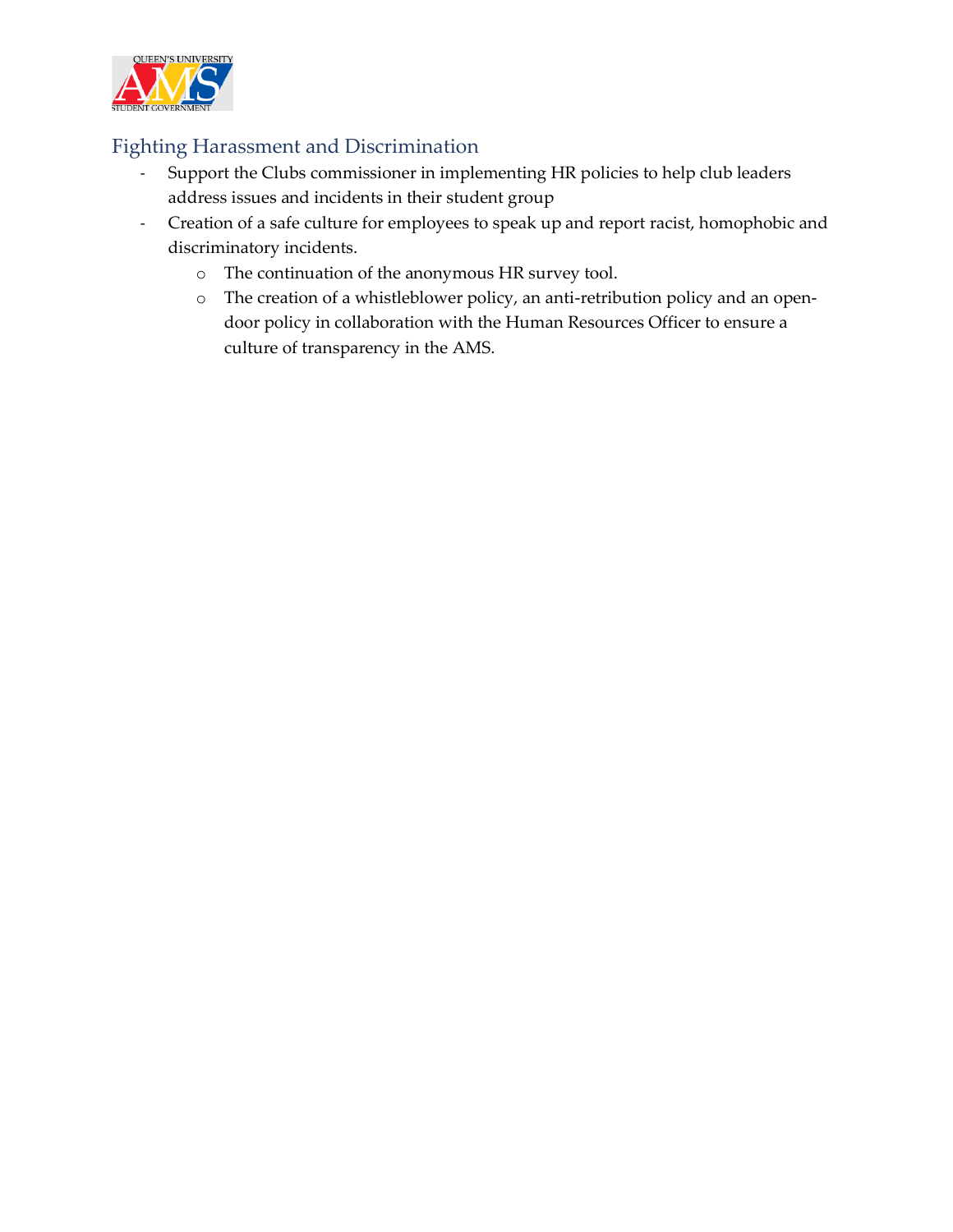

# <span id="page-14-0"></span>Section 3: Student Support and Engagement

#### <span id="page-14-1"></span>Consultation Appreciation Policy

- Create and pass a comprehensive consultation policy that will ensure students who give their time and emotional labour to the AMS will be properly compensated or receive appropriate volunteer appreciation.
- A policy is currently being developed for presentation to the AMS Board of Directors.

#### <span id="page-14-2"></span>Enhanced Equity Caucus\*

- Equity caucus is a monthly opportunity for equity leaders to meet and discuss issues and work being done on campus. Revitalizing and strengthening equity caucus would help facilitate collaboration and engagement with equity work.
- We will post monthly updates on our social media following equity caucus to allow for transparency and broader student reach.
- While the Social Issues Commission is usually chair and a member of caucus is elected vice-chair, equity caucus should have two co-chairs that are equal. This will provide more opportunities for consultation and collaboration around the structure and running of equity caucus.
- Have everyone onboarded onto a centralized communication channel so student leaders can share events and discuss issues with each other outside of monthly meetings.
- We are currently redeveloping mandate.

#### <span id="page-14-3"></span>More Funding Opportunities for Marginalized Students

- Acknowledging findings from the ASUS Financial Accessibility Report (2020), financial inaccessibility is a large barrier preventing students from fully enjoying and engaging with university life. Also acknowledging that this is an issue that disproportionately affects BIPOC and first-generation students.
- Advocating for more financial aid that is accessible, renewable, and not loan based scholarships to help sustainably support students throughout all of university.
- Continuing to push for the launch of the Mutual Aid Alliance Fund that will provide emergency bursaries that are open to all students.
- Working with the Social Issues Commissioner and Clubs to Commissioner to create a student experience grant for marginalized students to address the intersectional impacts of this issue.

#### <span id="page-14-4"></span>Equity Retreat for Student Leaders

Being cognizant of the burden and mental, emotional, and physical toll of equity work at Queen's, the AMS can play a supportive role in not only helping students' advocacy but also helping support their wellbeing and health.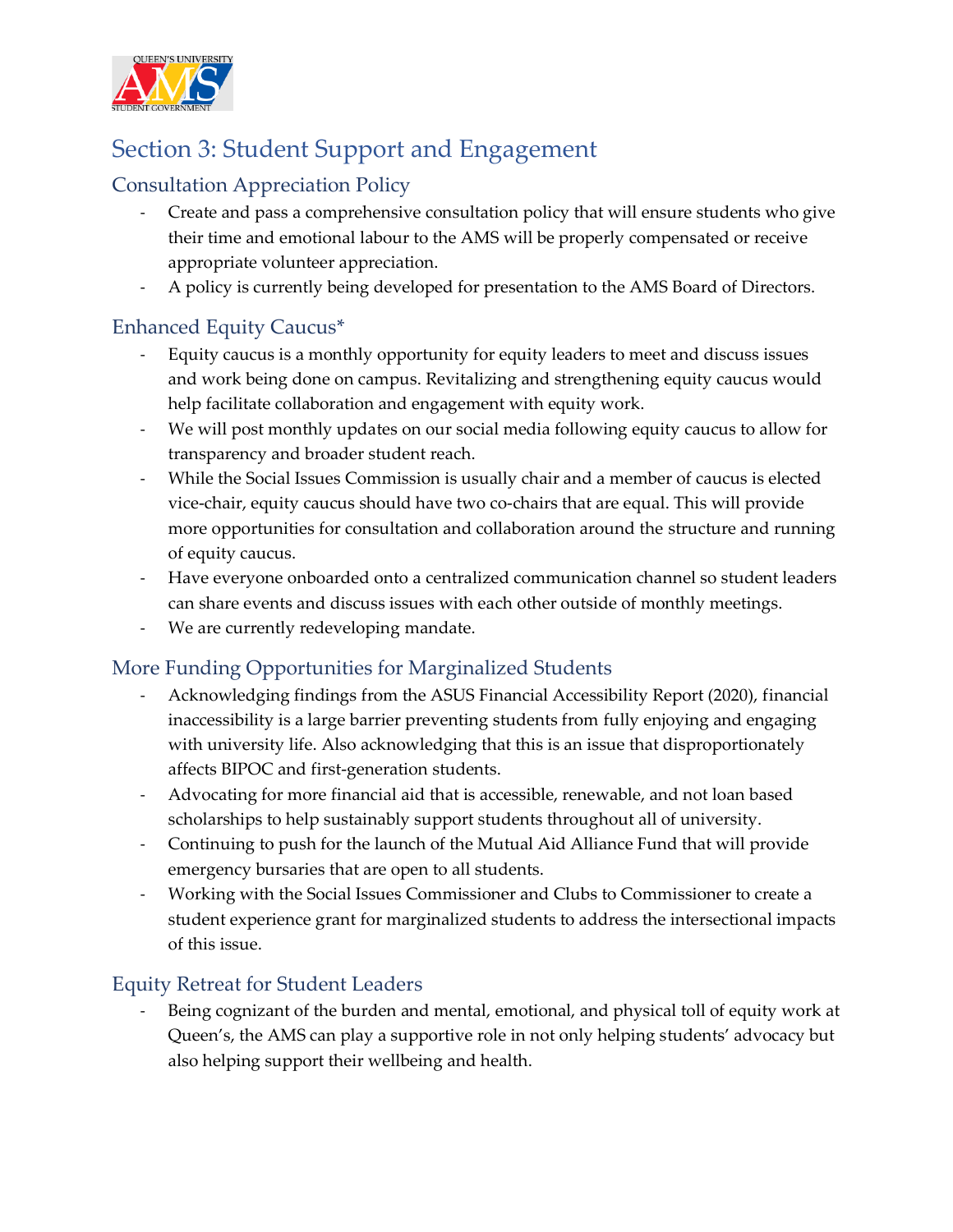

- The Social Issues Commission will plan programming with an emphasis on wellness to help support and treat equity leaders and to provide an opportunity for rest and community care.

#### <span id="page-15-0"></span>Equitable Orientation Week

- Integration of student feedback and qualitative Orientation feedback to develop a more intersectional Orientation Round Table (ORT) training for all executives and leaders.
- Creation of an Orientation EDII Committee including members of all faculties to hold executives and administrators accountable through training and programming.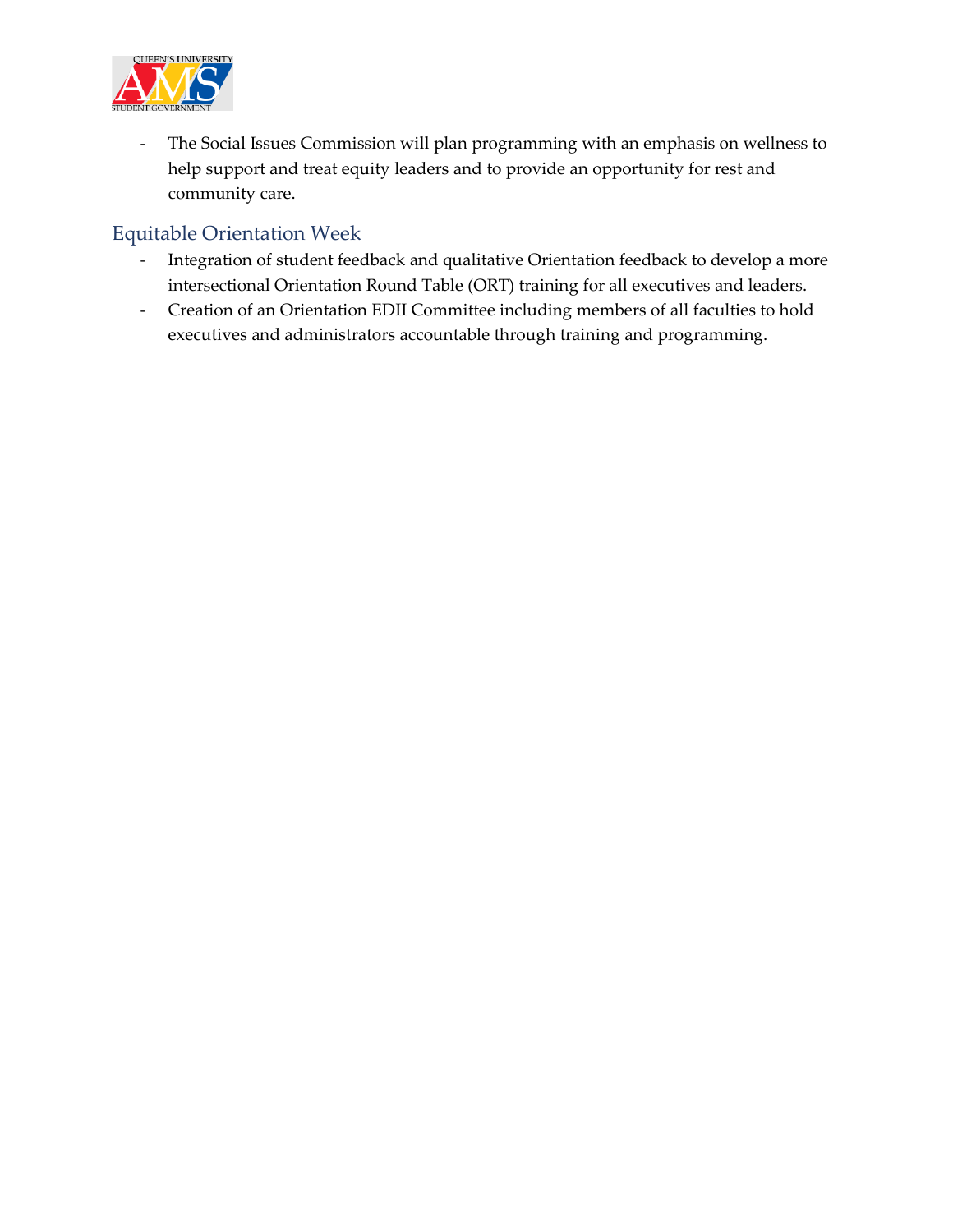

### <span id="page-16-0"></span>Section 4: Sexual Violence Prevention

#### <span id="page-16-1"></span>Addressing Lighting in the University District

- Supporting the comfort and safety of our student neighborhoods by addressing concerns around lighting brought forward by students.
- Working with the Commission of External Affairs and municipal partners to advocate for better lighting in the University District.

#### <span id="page-16-2"></span>Mandating Trainings

- Work with the Bystander Intervention Program to mandate the certificate of sexual violence for all senior management, and to mandate bystander intervention training for all AMS employees and volunteers.
- Join the Sexual Violence Prevention and Response Services in advocating for mandated sexual violence training for all students, staff and faculty to fight the lack of awareness on campus.

#### <span id="page-16-3"></span>Advocating for More Accountability and Transparency around Sexual Violence

- Addressing the lack of transparency around sexual violence accountability and lack of trust in resources and institutional action.
- Advocating for the annual release of a report that outlines yearly updates around sexual violence at Queen's and annual statistics around the sanctions and systems of accountability that are used.

#### <span id="page-16-4"></span>Gender Based Violence Awareness and Prevention Month

- Work with the Sexual Violence Prevention and Response Services to facilitate a yearly Gender Based Violence Awareness and Prevention Month with diverse programming and initiatives.
- Ensure we are collaborating with a wide variety of clubs and addressing issues of consent with an intersectional lens.

#### <span id="page-16-5"></span>Resources Specific to the Needs of our Community

- Ensuring that our sexual violence resources are research driven and intentional by advocating and creating resources that target the specific needs of our community. As outlined in the Campus Experience Survey (2020), this includes resources that address party culture, hook up culture and toxic masculinity at Queen's.
- Advocating for more consent education and restorative peer-to-peer accountability in our accountability systems, to move towards sustainable safer spaces and social change.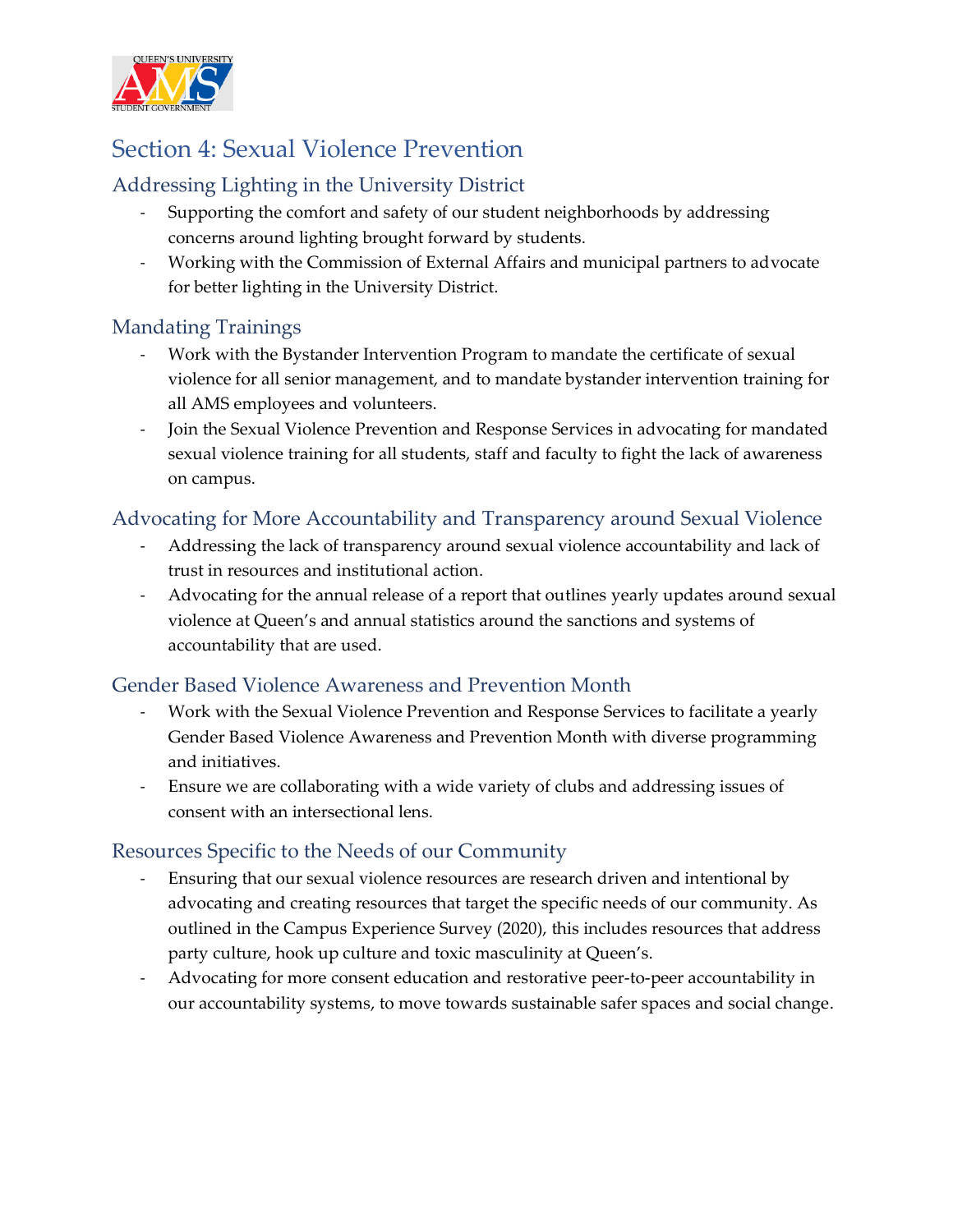

# <span id="page-17-0"></span>Section 5: Accessibility and Mental Health

#### <span id="page-17-1"></span>Accessibility and Inclusion Trainings

- Work with the residence society to advocate for inclusivity training
- Work with departments and faculty societies to advocate for mandated trainings for employees in residences, especially dons.

#### <span id="page-17-2"></span>Medical Accessibility

- Advocate for better access to health services on campus, including accessible appointment booking, shorter wait times and more varied resources.
- Working with Student Wellness Services to support the creation of diverse and remote options for accessing health services and providing educational resources to raise awareness for these resources on campus.

#### <span id="page-17-3"></span>Getting a Black Counsellor

- Advocating for the prompt and long-overdue hiring of a Black counsellor.
- For SWS (Student Wellness Services) to properly assist the QTBIPOC community at Queen's with health and wellness, it is imperative that there are QTBIPOC Counsellors available.
- Providing University Administration and Hiring Teams with reports and data to show why this is imperative.

#### <span id="page-17-4"></span>Orientation Education Around Mental Health and Accessibility Resources

- Addressing a lack of awareness amongst new students around academic accessibility, using Orientation week to distribute centralizing resources that discuss the symptoms of different mental illnesses that students might encounter or be unaware of while in university.

#### <span id="page-17-5"></span>Specific Wellness Programming for Queer and Trans Students

The creation of a new initiative in partnership with the Peer Support Center and Social Issues Commission that will provide wellness programming for queer and trans students.

#### <span id="page-17-6"></span>Investing and Supporting BIPOC Talk

- BIPOC Talk, formerly named PSC x CARED, is an initiative with the Peer Support Center and Social Issues Commission that provides peer-to-peer support for BIPOC students, by BIPOC students.
- This service was recently rebranded and expanded, and in the following years we must commit to allocating more financial resources and support to this important initiative.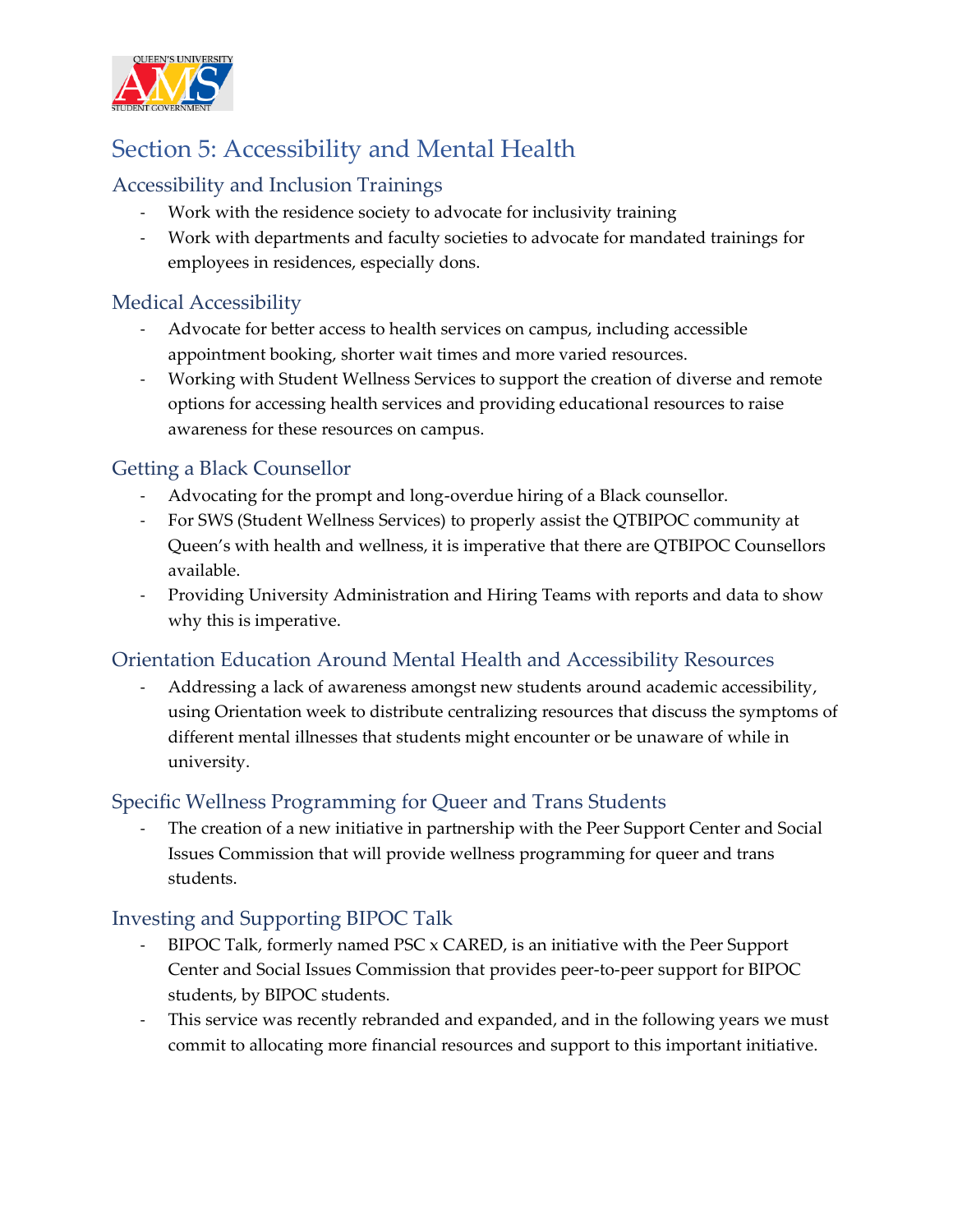

# <span id="page-18-0"></span>Section 6: Indigeneity

#### <span id="page-18-1"></span>Indigenizing Space, Practice and Dialogue

- Incorporation of Indigenous knowledge into AMS Sustainability Advocacy. This includes:
	- o Adding Indigenous Practices and Teaching into the AMS Sustainability Goals in consultation with Indigenous students.
	- o Changing the Sustainability Commission mandate to include a commitment to honouring Indigeneity.
- Looking into investment of Indigenous commissioned, local and student artwork for AMS offices.
- Indigenous Cultural Sensitivity Training for all AMS staff with the option for students interested to attend.
- AMS engagement within Indigenous events and involvement with the community.

#### <span id="page-18-2"></span>Having a Paid Position for Indigenous Initiatives

- Being cognizant of the importance of advancing indigeneity and reconciliation in the AMS and at Queen's, we need a dedicated and paid student to help lead and support Indigenous initiatives.
- In the past, we have relied on the unpaid labour of Indigenous students but must allocate more resources and have a paid position that recognizes the value and importance of this work.

#### <span id="page-18-3"></span>An Indigenous Resource Package for Clubs and Faculty Societies\*

- Working with Clubs Office, Faculty Societies and Social Issues Commission to make an Indigenous Resource Package available to student leaders and those in clubs.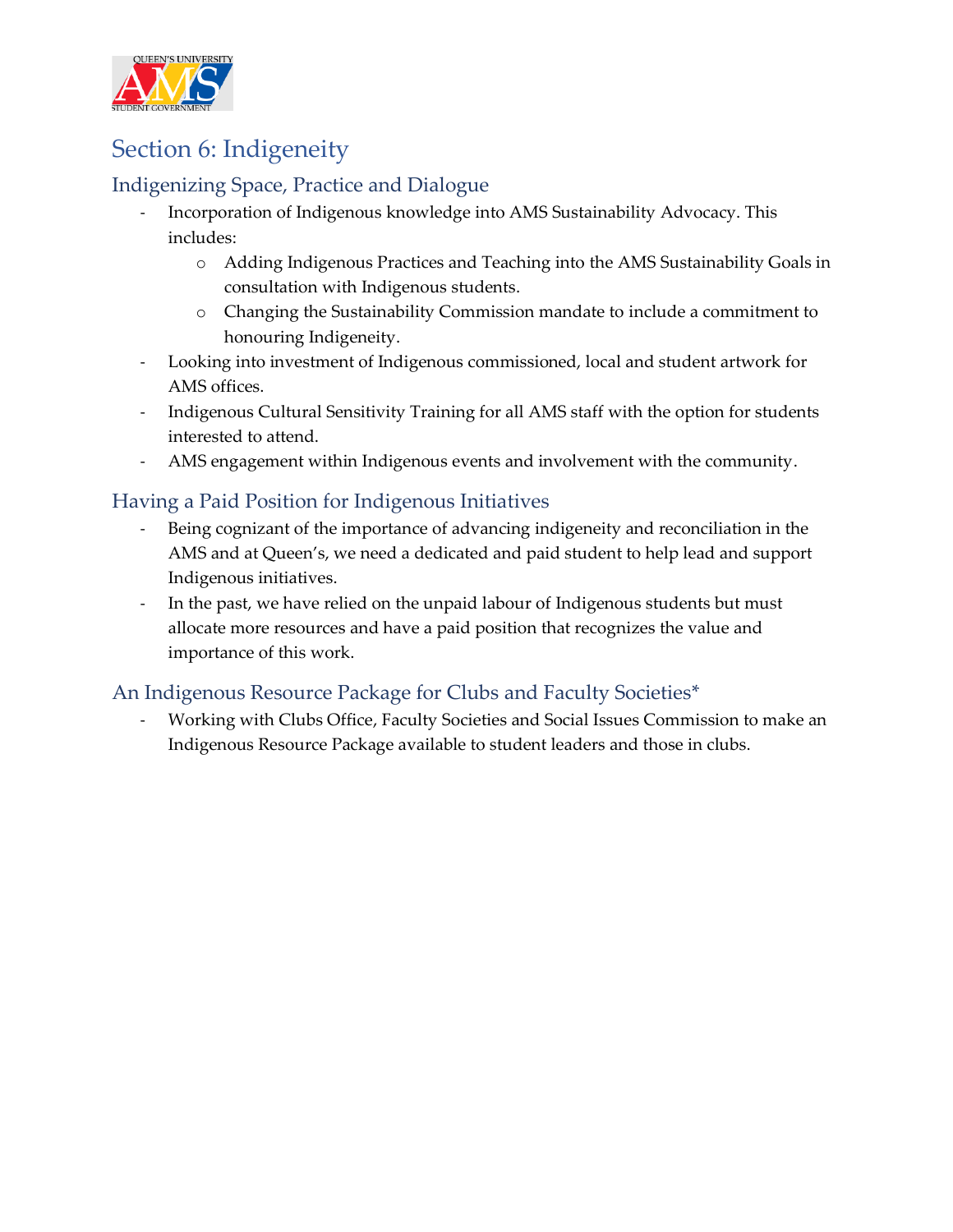

# <span id="page-19-0"></span>Section 7: Initiatives and Outreach

#### <span id="page-19-1"></span>Equitable Marketing and Outreach Guidelines

- To ensure that our outreach and marketing is inclusive, accessible, and representative we must create rules or guidelines around posting about social issues. This will include requirements to:
	- o Discuss posts with relevant groups in the Social Commission or equity groups on campus.
	- o Ensure we are properly crediting artists, creators, academics, and students that we work with.
	- o Ensuring that pictures and imagery, particularly depicting marginalized groups, are not tokenizing, stereotypical, inappropriate, or offensive.

#### <span id="page-19-2"></span>Review of Marketing and Communications Policies\*

Review of marketing and communications policies to eliminate restrictions on speaking about advocacy and social issues, and to allow AMS social media accounts to better empower QTBIPOC voices.

#### <span id="page-19-3"></span>Recognize Holocaust Awareness Week Every Year

- International Holocaust Remembrance Week is hosted annually to commemorate the victims of the holocaust.
- The AMS must commit to highlighting this week and its importance by raising awareness around this topic. We will also share and advertise student run events and initiatives put on by groups in the Queen's community.

#### <span id="page-19-4"></span>More Initiatives from the AMS Services

- It is important that the equity work done in the AMS is not specific to the government commissions and spans across the services as well. To allow more room for equity initiatives, we are creating goals around resource allocation and collaboration with the Social Issues Commission to try to ensure all AMS services are doing at least one initiative or project each semester that advances equity, addresses accessibility/inclusion, or raises social awareness.
- Working with the AMS services to create a program that can help support equity groups on campus. This includes partnering with the Student Life Center, Cogro and the Printing and Copy Center to create an initiative that offers discounts for EDII events, initiatives, or projects.
- More inclusive branding around AMS offices, services, and spaces. The signs, posters, and artwork that we have around our spaces have an impact on how inclusive they are. They also provide the opportunity to educate others and raise social awareness.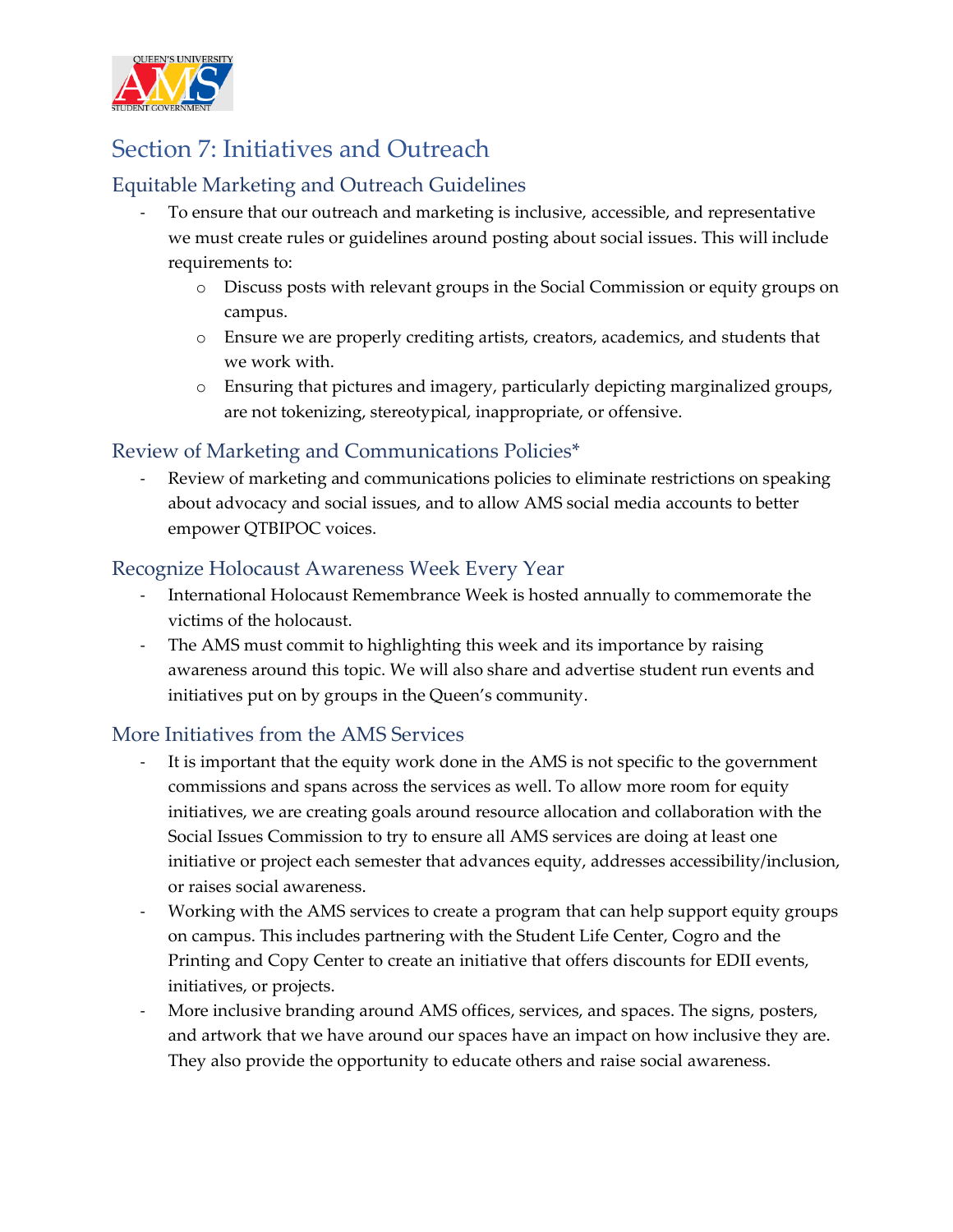

### <span id="page-20-0"></span>Section 8: Governance and Internal Structure

#### <span id="page-20-1"></span>Reviewing the Campus Affairs Commissioner Mandate to Allow Them to Engage with EDII\*

- Continuation of this review to include a broad scope assisting the AMS Executive and the Social Issues Commission with student-facing issues, support, policy revision, and advocacy.
- Creating a channel where the Campus Affairs Commission can directly engage with students and amplify their voices in advocacy work regarding EDII to the University.

#### <span id="page-20-2"></span>Social Issues Commission Website Page\*

- To increase accessibility and visibility of the efforts students on campus are contributing to regarding anti-racism and EDII.
- To provide educational resources to students including a glossary with terms and readings for further education.

#### <span id="page-20-3"></span>AMS BIPOC Alumni Community (Networking Events and Support Group) \*

- Using the Alumni and Sponsorship Office to facilitate these connections.
- Alumni and Sponsorship Director will create more Alumni Networks and networking events for QTBIPOC students. Students will be consulted beforehand to ensure these events are accessible and tangible.
- Creating a space for alumni in the AMS BIPOC community to chat with current AMS Staff and act as a support.

#### <span id="page-20-4"></span>Further Investing in the Social Issues Commission (SIC) Staff and Volunteers

- Creating proposals to make SIC committee chairs paid employees to address their insufficient compensation and properly acknowledge the value of their labour.
- Investment in Equity Retreat for Student Leaders to help support the students that do equity work on campus.
- Increasing funds allocated to Equity Grants and Bursaries to better support other equity work on campus and the students that are doing it.
- Increasing allocation to the SIC Special Projects line for events and initiatives, such as SIC Community Care sessions.
- Create budget lines for Outreach and Education, Events, the Mutual Aid Alliance, the Council of Indigenous Initiatives, Student Advocacy Summit and Gender Affirming Assistance Project to ensure the SIC can properly fund all projects.

#### <span id="page-20-5"></span>Accessible and Equitable Elections (More Outreach and Resources) \*

- Consultations with the Secretary of Internal Affairs and the Social Issues Commission to see where the AMS can ensure elections are more equitable. Ensuring resources to do so are prepared beforehand and widely shared, not just to those internal to the AMS.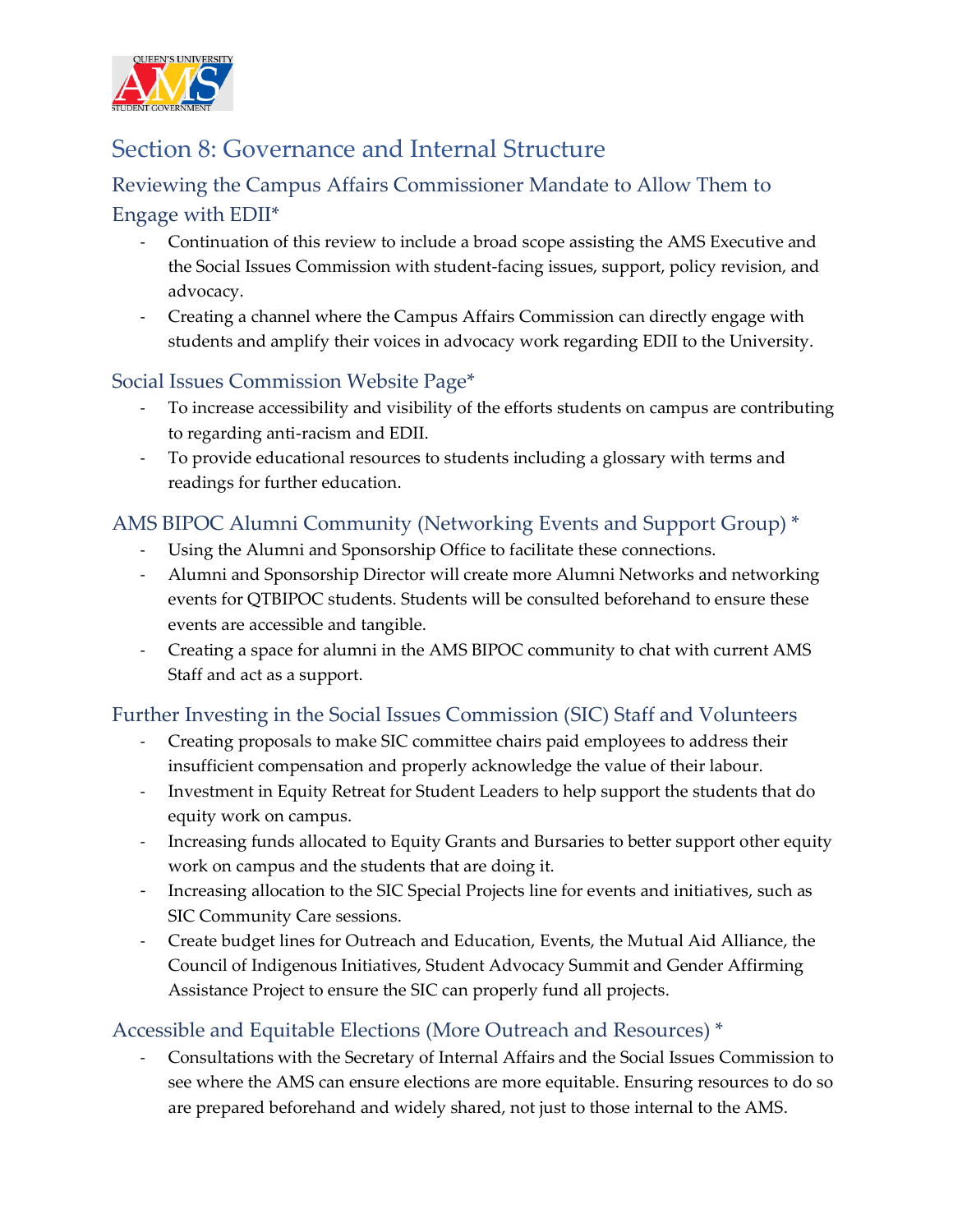

Conducting further outreach to outline AMS position mandates especially to students external to the AMS to encourage them to get involved in student government and leadership.

#### <span id="page-21-0"></span>Resource Allocation and Strategic Planning

- Our goal plans and budgets guide and decide the initiatives and programing we put on in the year. Including EDII in goal plans and budgets is imperative to ensuring it is consistently practiced across the AMS.
- All commissioners, head managers, and directors must have sections for EDII in their goal plans and budgets to outline the initiatives, resources, and projects they will do to advance equity.

#### <span id="page-21-1"></span>Revising the AMS Services Mandates to Outline their Support to EDII\*

- Reviewing the AMS Constitution and Mandate through an EDII lens
- Creating an AMS Faculty Society training policy to outline training student leaders should receive.

#### <span id="page-21-2"></span>Creation of an AMS Faculty Society Training Policy\*

- Working in conjunction with the Faculty Societies to create a policy that clearly outlines training that our student leaders must receive.
- Agreements for the training will be included in the Memorandum of Understanding that each Faculty Society signs at the beginning of their term.

#### <span id="page-21-3"></span>AMS Mandated Equity, Diversity, Inclusion, and Indigeneity Training for Ratified Clubs\*

- Implementation of racial bias training.
- Educating employees and volunteers about microaggressions in the workplace.
- Providing employees and volunteers tools to respond to the behaviour.

#### <span id="page-21-4"></span>Yearly Revision of this Action Plan\*

- To ensure EDII continues to be a priority in the AMS, it is essential this goal plan is continued each year.
- To advance self-reflection and practice positionality, the Social Issues Commissioner and Director of Communications should engage members of senior management and members of the student body in consultations and feedback periods to help guide these commitments.
- New AMS Executive members will be transitioned on and instructed to revisit this Action Plan for the following reasons:
	- o To check on yearly goals and progress.
	- o To address new challenges on campus.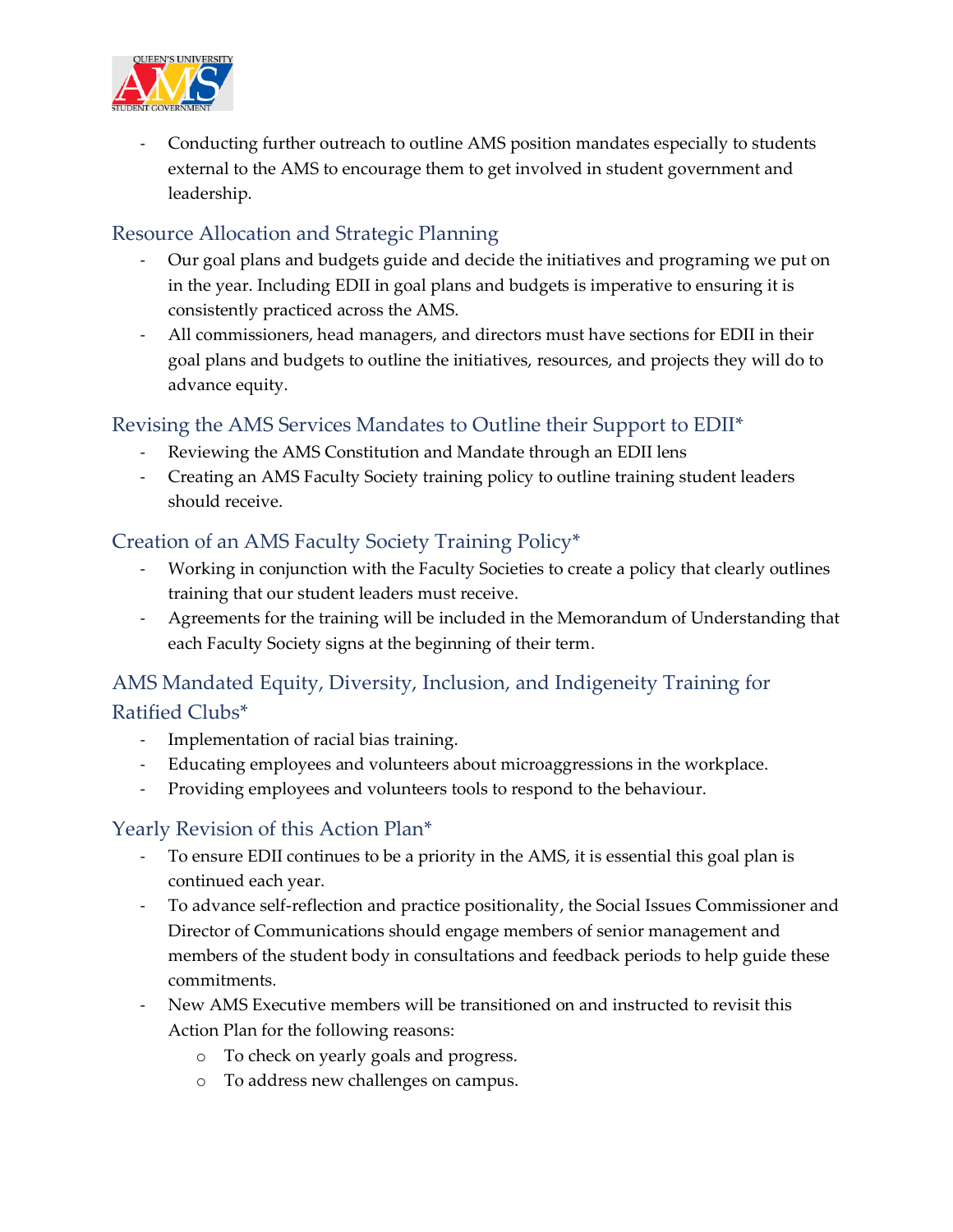

- o To reflect and revisit goals and initiatives. Alma Mater Society EDII **Commitments**
- o To hold the AMS and the University accountable to committing to supporting QTBIPOC students.
- These goals should be released by the end of the winter semester every year.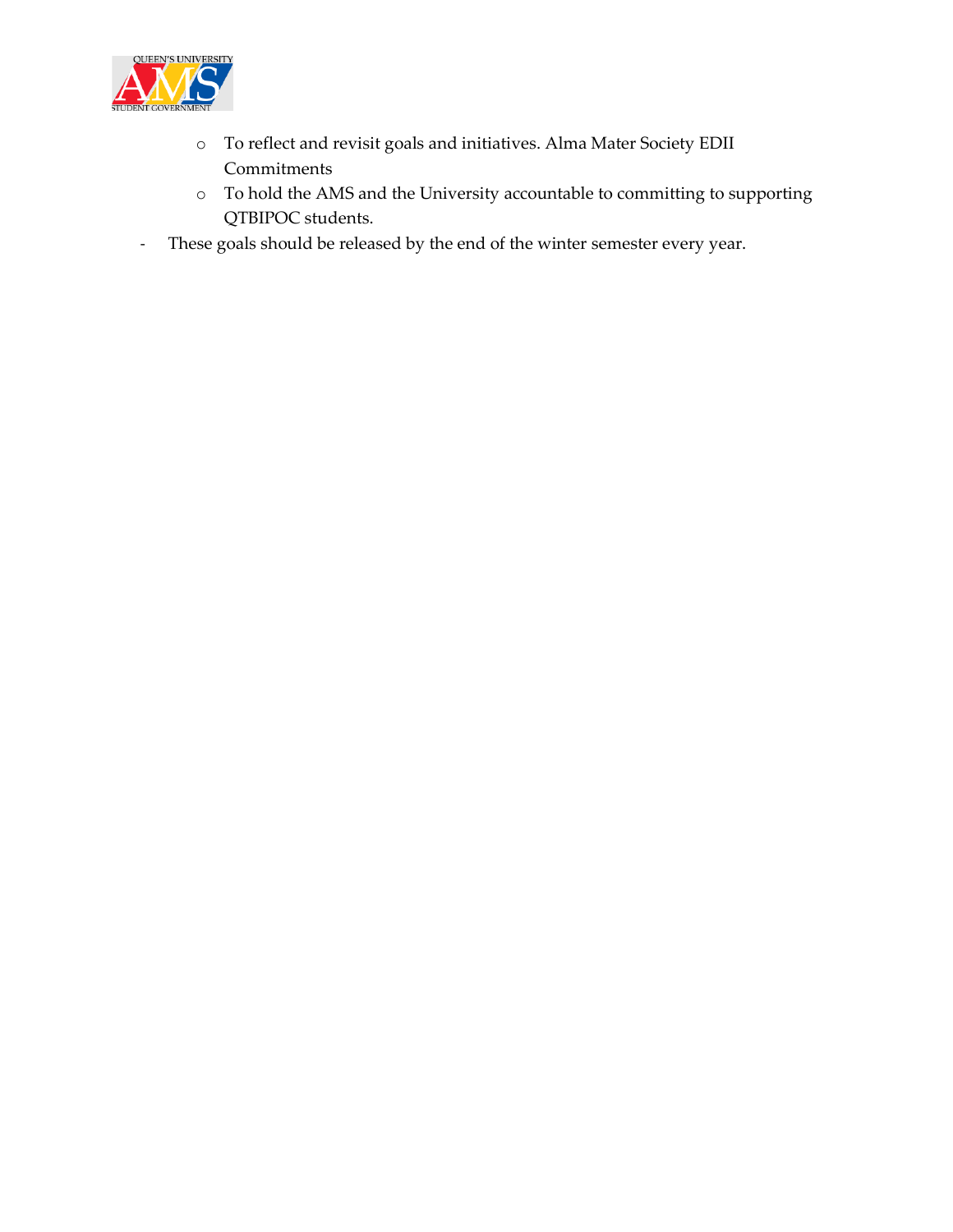

### <span id="page-23-0"></span>Section 9: Academics and Learning

#### <span id="page-23-1"></span>Supporting Faculty Societies in Diversifying Curriculum\*

- Work with Faculty Societies through Equity and Academic Caucuses to discuss and advise.
- Advocate for things that make classrooms safer including supporting TAs in demanding paid mandatory sexual violence, harassment, and discrimination training.
- Advocating for more accessible accommodations ensures that students are supported by the university and faculty.
	- o This includes bringing discussions to the Senate Educational Equity Committee around the harmful new 7-day cap on extensions and accommodations, mutual exclusivity around note-taking resources and improving feedback mechanisms.
- Empowering Academics Caucus to work with faculties to diversify curriculum, critically identifying issues that exist and collaborating to guide each other through solutions.
- Work to advocate for these changes to Senior Administrators and faculty groups.

#### <span id="page-23-2"></span>Advocate for Integration of Indigenous Knowledge in Academic Curricula\*

- Work with Faculty Societies through Equity and Academic Caucuses to discuss and advise.
- Advocate for these changes to Senior Administrators and faculty groups, including the Provost's office.
- Work with the Centre for Teaching and Learning (CTL) to introduce a student consulting and advisory program on Teaching and Learning. This program would employ and train students to observe classrooms and advise instructors on how they can effectively incorporate EDII into their teaching and what can be done better.
- Pushing for additional integration into curriculum and degree plans. Every course should strive to incorporate it in some form, but there should be courses relevant to each degree that have a strong EDII focus.
- Seriously addressing inappropriate course material and assessments included in courses by instructors and advocating for University Administration to enforce stricter control over course material by departments and units.

#### <span id="page-23-3"></span>Prioritizing QTBIPOC Issues during Provincial Advocacy – Ontario Undergraduate Student Alliance (OUSA)\*

- [Click](https://www.ousa.ca/) here to learn more about OUSA.
- Continuing to utilize the AMS relationship with OUSA to ensure QTBIPOC issues are being advocated for during Provincial Advocacy work.
- Ensuring an equity lens is being taken during drafting of all papers.
- Ensuring QTBIPOC folks are engaging with OUSA on said papers and attending as delegates.